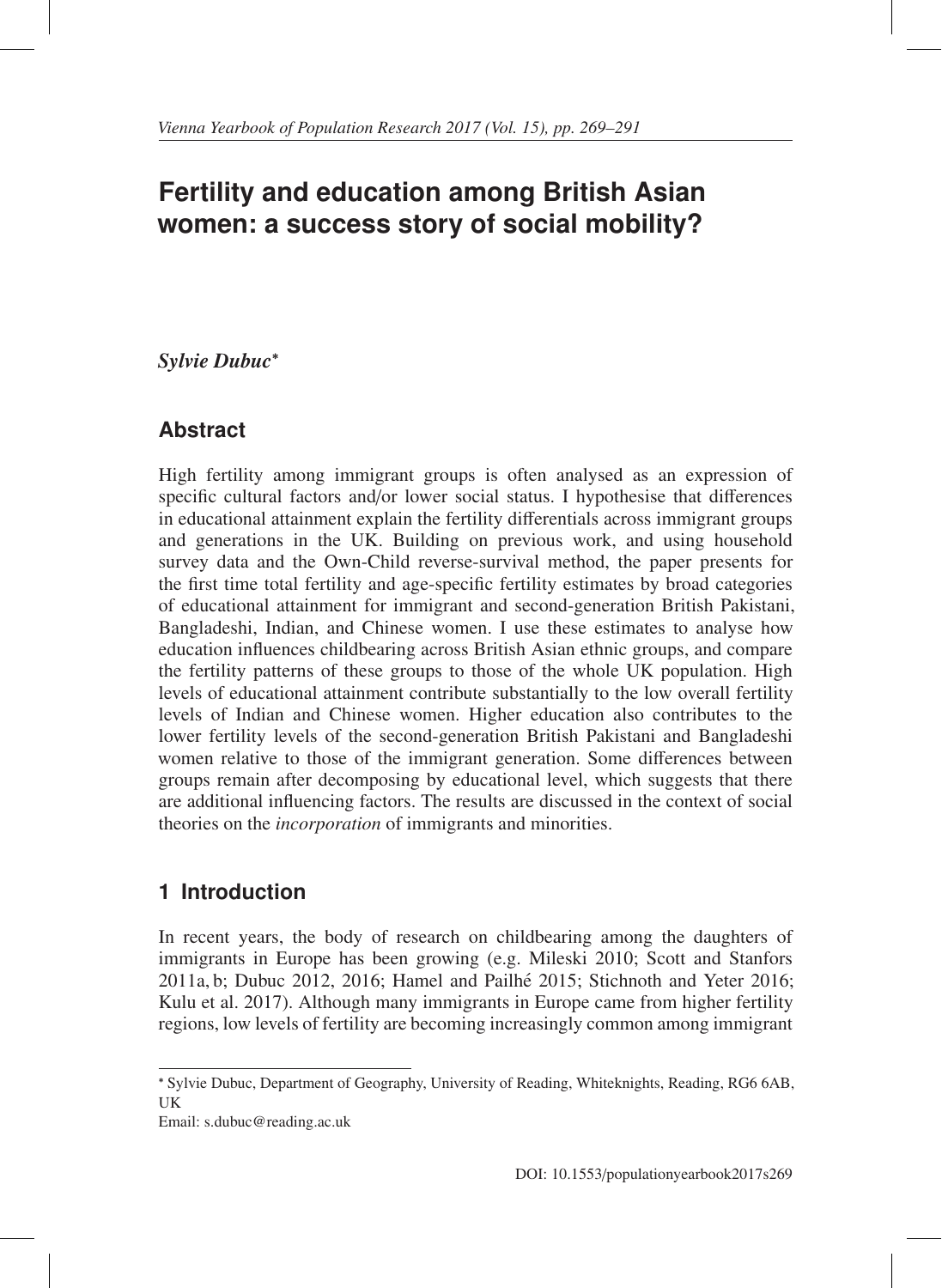women. In the UK, the reduction in fertility across successive cohorts of immigrant women has occurred in parallel to the fertility transition in their country of origin (Dubuc 2016). In Germany, Stichnoth and Yeter (2016) found a strong effect of the country-of-origin fertility rates on the fertility outcomes of immigrants, and a weakened country-of-ancestral origin effect on the fertility outcomes of the second generation.

Beyond the observed trends, the social processes that underlie the childbearing patterns of the daughters of immigrants remain poorly understood. Adding to an emerging literature that focuses on the descendants of immigrants (e.g. Dubuc 2012; Kulu and Gonzalez-Ferrer 2014; Kulu et al. 2017; Andersson et al. 2017), this paper contributes to bridging this gap by (i) producing novel fertility estimates decomposed by educational attainment, and (ii) analysing how education influences fertility among British Asian women. In the UK and elsewhere, women's education is an important factor in fertility timing and levels (Berrington and Pattaro 2014). Building on previous work that estimated and analysed the fertility of immigrants and their daughters (Dubuc 2012, 2016), this study investigates to what extent the educational attainment levels of immigrant women and their daughters are associated with fertility patterns that differ from those of all British women. I hypothesise that differences in educational attainment explain differences in fertility across Asian immigrant groups and generations in the UK, including among the second generation of 'migrants'.

I compare the fertility patterns of the four predominant groups of British women of Asian heritage for which identification data are available. These four groups display different distributions of educational attainment and fertility levels, which allow us to study how ethnicity, education, and migration status combine to influence childbearing.

# 1.1 Ethnic fertility differences and convergence in the UK

Since the 1980s, an ethnicity variable has been included in UK censuses and surveys (see Appendix A1) in an effort to capture the growing diversity of the British population due to international migration (for details, see Dubuc  $2016$ ),<sup>1</sup> and to investigate potential associated forms of discrimination. In the UK, ethnic fertility differentials are well documented, with Pakistani and Bangladeshi women having the highest total fertility levels (more than three children) and Chinese women having the lowest levels (fewer than 1.5 children) (e.g. Rees et al. 2008; Coleman and Dubuc 2010). Since the 1970s, the TFRs of the various ethnic groups have been converging (Dubuc and Haskey 2010). This trend is driven in part by the

<sup>&</sup>lt;sup>1</sup> These ethnic minority categories largely reflect the post-World War II migration waves (from the Caribbean, South Asian, and Chinese diasporas). Recent trends and the broader geographic origins of immigrants have contributed to the increase in the sizes of ethnic categories such as the broad 'Black African' ethnic group and those labelled as 'other' (i.e. Other White, Other Black, Other Asian, Other).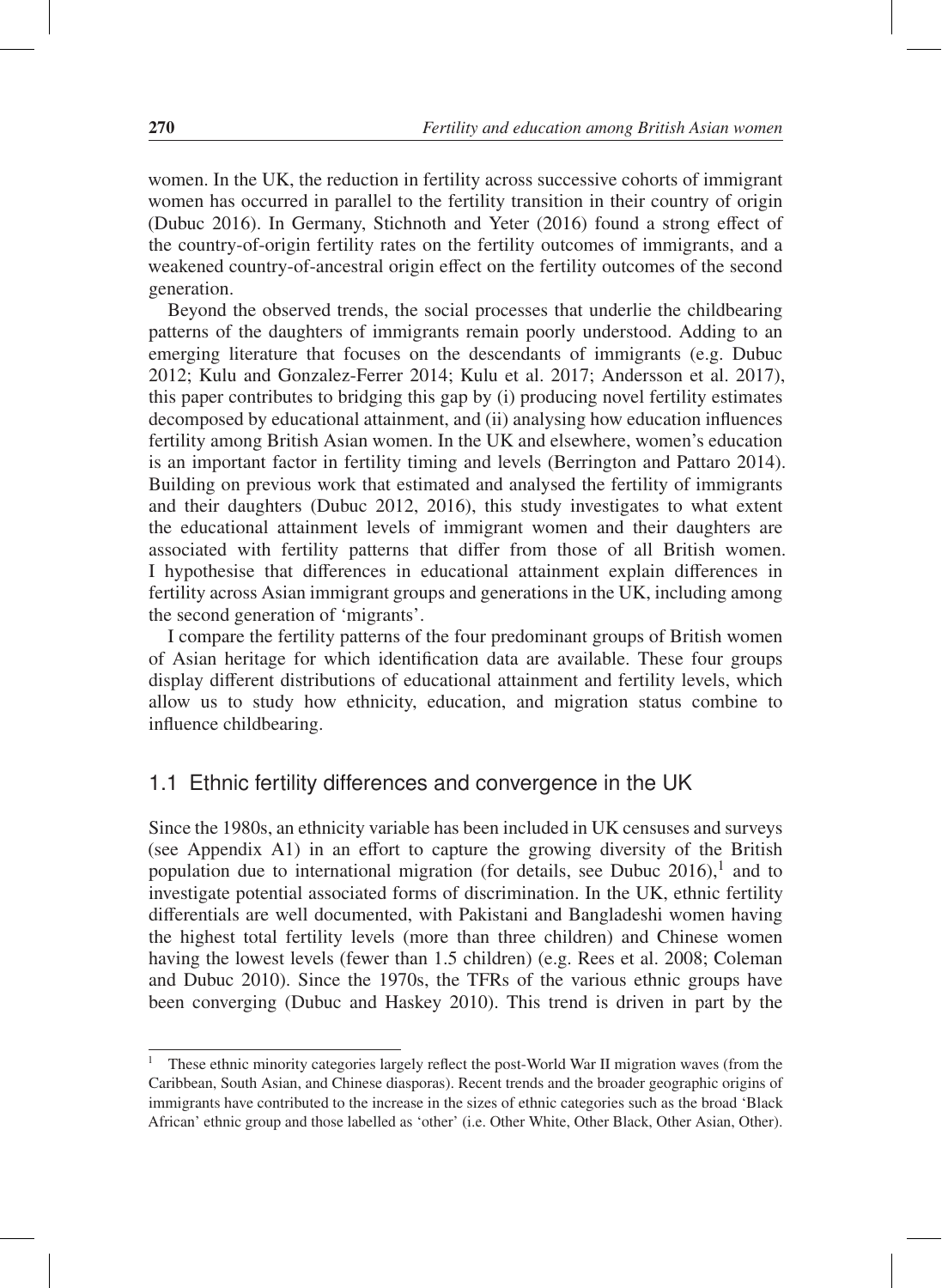decline in fertility across successive cohorts of immigrants in the UK (Dubuc 2016). While the reported ethnic minority populations in the UK have grown partly due to immigration, they have also expanded through natural increase. Compared to that of first-generation immigrant women, the total fertility of second-generation women in the UK tends to be closer to that of the national average and of the White British ethnic majority. Indeed, fertility among second-generation women of Indian heritage has even dropped slightly below the national average (Dubuc 2012). It is often assumed that intergenerational fertility convergence is a sign that immigrants are assimilating to the 'local' fertility behaviour (e.g. Milewski 2010; Stichnoth and Yeter 2016). The question of whether these fertility patterns are converging has been a main focus of quantitative research on immigrants and ethnic fertility. However, which benchmarks should be used and how the results should be interpreted are questions that continue to be debated. Moreover, the lack of knowledge about the processes that underlie these patterns have hampered advances in this developing theoretical debate.

### 1.2 Fertility and educational attainment

Women's educational attainment is generally seen as an important individual level factor in the number of children born to families within a population (e.g. Basu 2002), as well as in the differences in the timing of childbearing among women, with shifts towards later childbearing typically associated with higher educational attainment (Rindfuss et al. 1996; Mayer and Riphaln 2000; in the UK: Rendall et al. 2004; Berrington and Pattaro 2014).<sup>2</sup> Globally, women with more schooling tend to delay childbearing and to have fewer children by the end of their reproductive period (e.g. KC et al. 2010 and references therein), although there is evidence that educational differences in fertility levels have been narrowing in some countries in recent years (e.g. in the USA: Pew Research Center 2015). In addition, it is assumed that for women with high educational attainment, the opportunity costs of childrearing are also high. This theory was initially proposed by Becker and Lewis (1973), and the reasoning was extended to women's emancipation (Van de Kaa 1987). Childbearing and childrearing are therefore analysed as factors that compete with and limit the income and the professional prospects of highly educated women.

In the UK, shifts towards later childbearing are also associated with higher educational attainment (Rendall et al. 2005). According to Berrington et al. (2015), the educational gradient in completed family size among women born between 1940 and 1959 was primarily attributable to differences in (i) the proportion of childless women and (ii) the ages of mothers at the first birth. Much less documented is the

<sup>2</sup> In explaining the social classes of individuals, educational attainment has been analysed as an important factor mediating social background (Bourdieu 1974; Goldthorpe 1996). Differences in educational attainment may be used to approximate the social gradient within populations.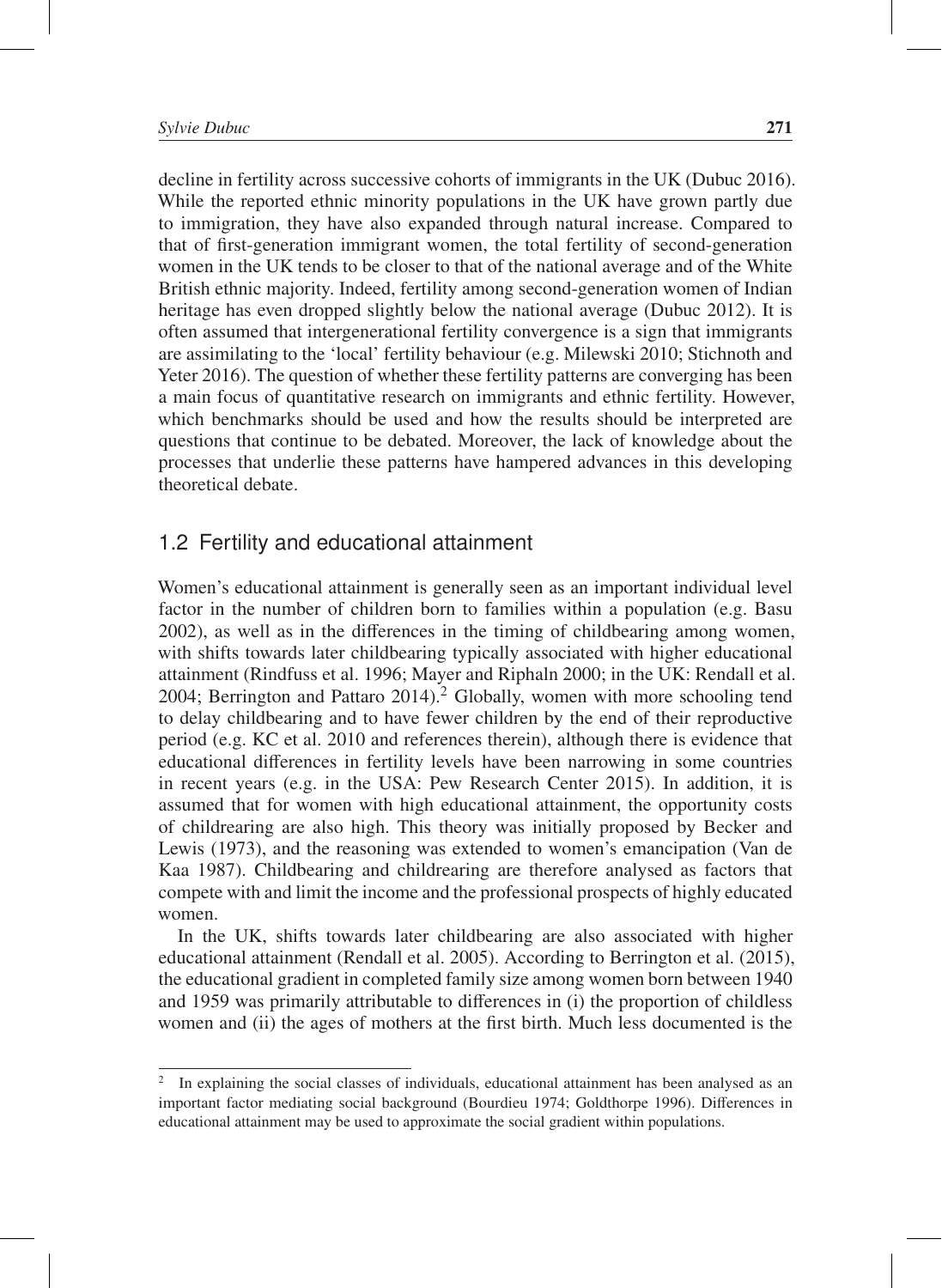role that the intersection of ethnicity and education plays in childbearing patterns. Preliminary work by Meurs et al. (2015) found that higher educational attainment was associated with reduced fertility among the children of immigrants in France and Germany. In an analysis of educational attainment among immigrants and the second generation in the UK, Modood (2005) found that, on average, secondgeneration Pakistani and Bangladeshi men and women had lower qualification levels than the 'White majority'. By contrast, members of the Chinese and Indian ethnic groups were found to have higher educational levels than the majority group (Heath et al. 2008; Lessard-Philips 2008; Dustmann and Theodoropoulos 2010). To help shed some light on the relationship between education and fertility, I describe the age patterns of childbearing and total fertility of the four main British Asian groups, and highlight their distinct educational attainment and fertility profiles. To analyse the combined effects of education and immigrant origin on fertility, I distinguish within these ethnic groups between immigrants and their descendants born in the UK, decomposed by their highest educational attainment level.

# 1.3 Social theories of immigrants' incorporation

While the *assimilation theory*, which seeks to explain the social trajectories of immigrants and their descendants, has been strongly criticised, it remains an important element of the theoretical framework used to analyse fertility in these groups. The *socialisation hypothesis*, which asserts that the values and norms at the childhood place of residence have a strong influence on later reproductive behaviour, together with Gordon's seminal work (1964) on the influence of the cultural and socio-economic environment at destination, underpin the *linear assimilation theory*. This theory posits that immigrants of different origins have varying levels of fertility because they are influenced by the reproductive norms and values in their place of origin and childhood environment. Socio-demographic differences between immigrants and the local majority diminish over time – and, importantly, from generation to generation – as these groups adapt to the destination country (Goldstein and Goldstein 1983; Stephen and Bean 1992). Consequently, the children of immigrants are expected to display a fertility pattern closer to that of the local norm than their immigrant parents and same-origin immigrant women of similar birth cohorts (i.e. contemporary first generation) would. The process may take more than one generation, but socio-economic and demographic assimilation to the general profile of the society of settlement should eventually result in full fertility convergence (Bean and Marcum 1978).

In response to criticisms of the linear assimilation theory and the role of particular effects and their interaction, many contemporary analysts of immigrants' fertility have developed concurrent hypotheses (e.g. Milewski 2010). Some of these hypotheses have, for example, examined how the migration process alters fertility levels and/or age patterns at childbearing, and how the social selectivity of immigrants influences their fertility (see Dubuc 2017 for details).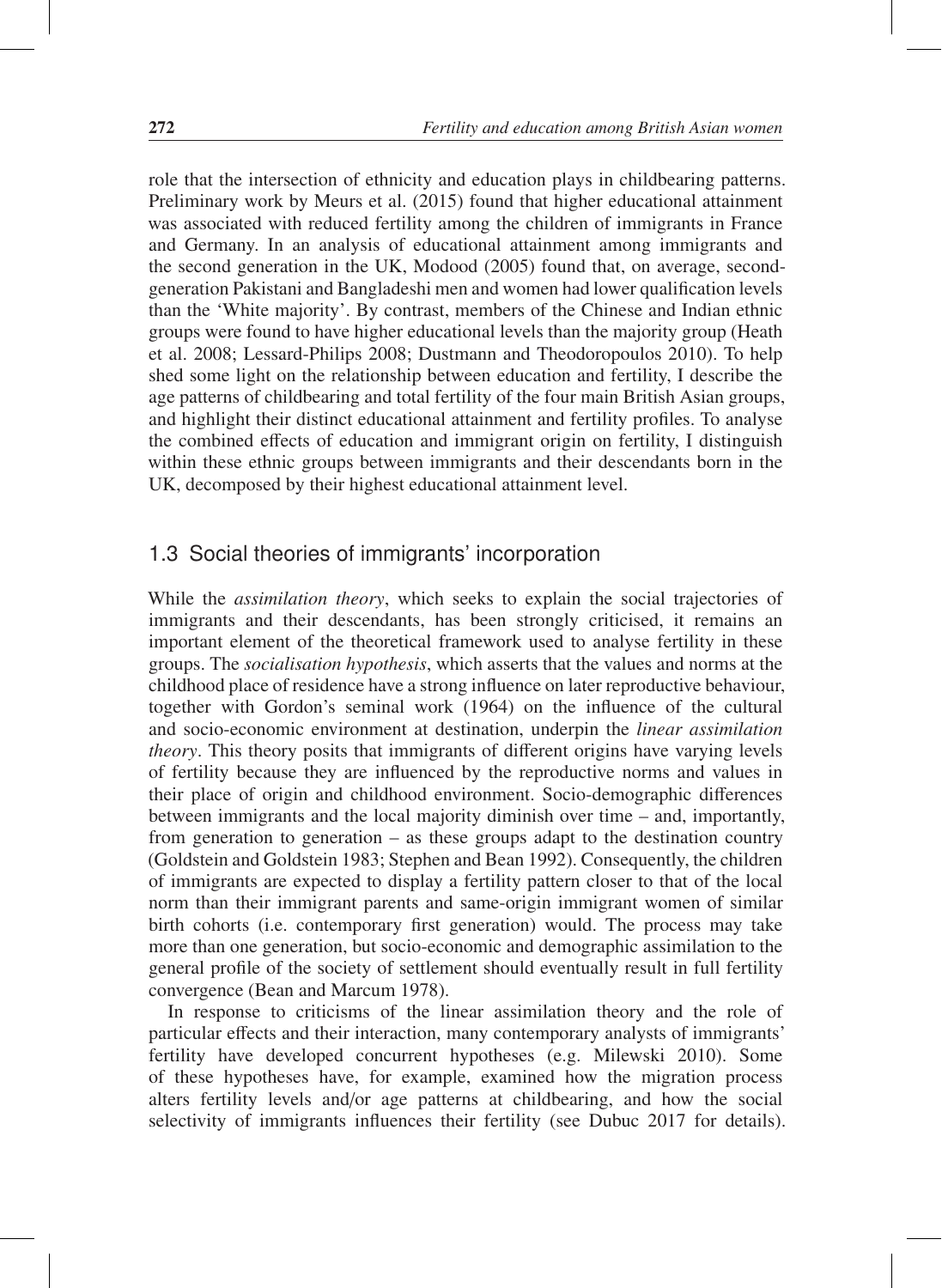The *adaptation hypothesis* focuses on how the duration of stay of immigrants leads to a convergence towards the fertility norms at destination (e.g. Adsera and Ferrer 2014). The *socialisation hypothesis* asserts that the fertility norms in the country/environment of socialisation represent the primary influence on the childbearing behaviour of immigrants. This theory would explain why, beyond the sole effect of the duration of settlement, the fertility patterns of those who migrated in early childhood are significantly closer to those of the population at destination than to those of women who migrated at older ages.

Intergenerational socio-demographic processes remain less understood. According to the socialisation hypothesis, the fertility levels of the second and successive generations are expected to converge towards those of the receiving country. This assumption is supported by evidence showing that the fertility levels of the descendants of early 20th century European immigrant waves to the USA rapidly converged with those of the native population (Morgan et al. 1994), a pattern that is generally interpreted as indicative of *assimilation*. In Europe, there is emerging evidence that the fertility trends of the children of immigrants from high-fertility countries are converging with those of the majority populations in the destination countries. According to the *characteristic hypothesis*, the persistence of differences in fertility levels between groups reflects differences in the social characteristics of their members over generations, assuming there is no strong degree of inherited cultural distinctiveness. For instance, in the USA, the role of female education in shaping fertility patterns and differences between immigrant groups and natives appears to be particularly large (e.g. Bean and Tienda 1987). But according to the assimilation theory, such social differences may be expected to fade over time in the absence of strong and persistent cultural distinctions.

The causal link formulated at the origin of the linear assimilation theory between cultural and structural assimilation processes, and, later, their co-occurrence, have been strongly criticised. In an attempt to reconcile these dimensions, the segmented assimilation theory (Portes and Zhou 1993), which posits that various groups may assimilate to various socio-economic strata of a society, adds an ethno-cultural dimension to the process of the incorporation of immigrants and their children into the society of settlement. For instance, immigrants may benefit from community solidarity and supportive shared values that nurture upward social mobility.

An early critique of the linear assimilation theory was based on the observed intergenerational decline in fertility among the middle and upper classes of the Jewish American community – and, later, among the higher segments of the Black and the Japanese-American communities in the US – to levels below those of white Americans of similar socio-economic positions. In response to this divergence from the expected intergenerational fertility convergence, Goldscheider and Uhlenberg (1969) proposed the *minority status hypothesis*. According to this theory, because of a perceived minority status penalty, and in the absence of pro-natalist norms, individuals and families have fewer children in order to facilitate their upward social mobility, possibly until full assimilation is achieved.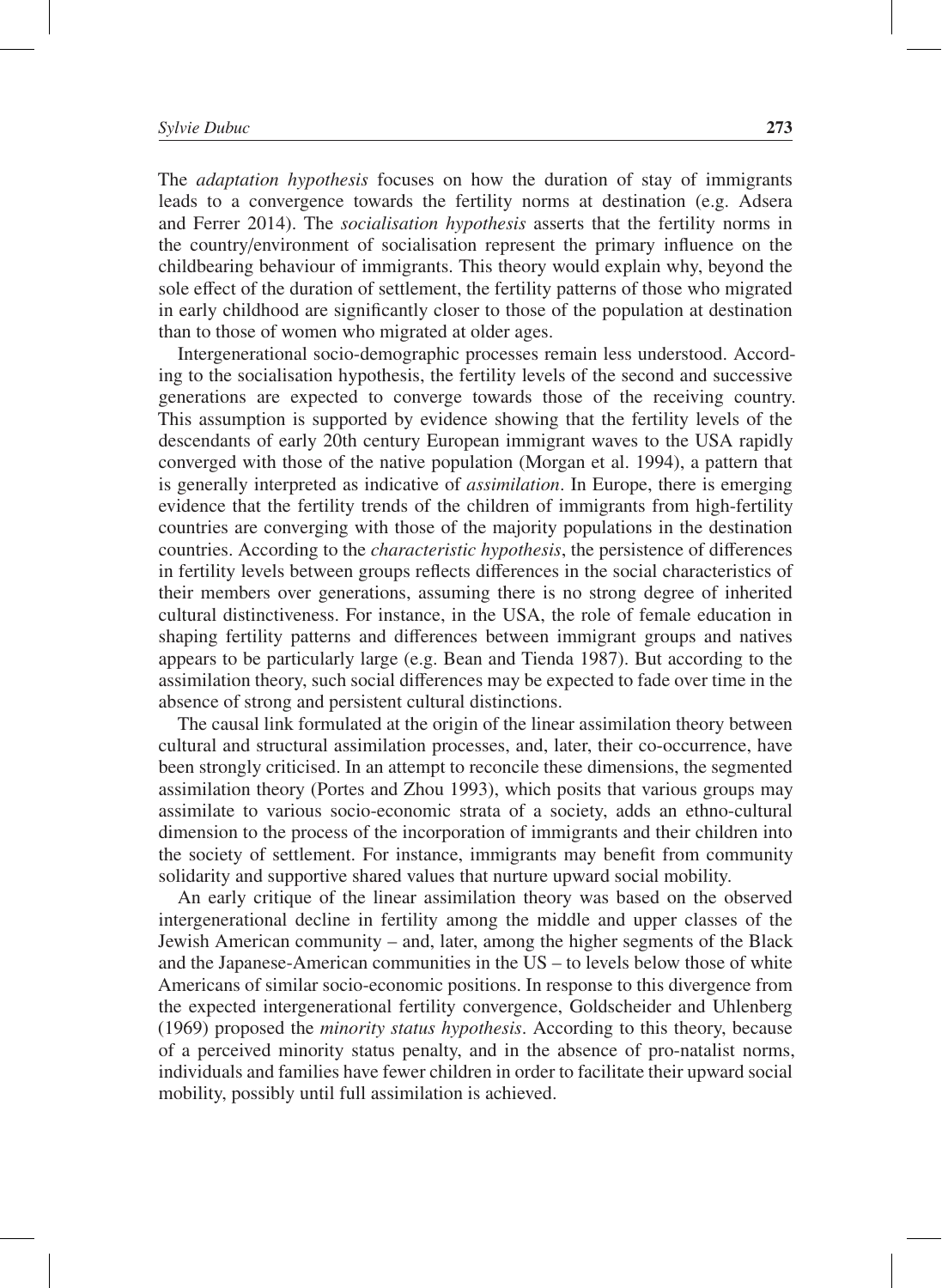Looking at fertility differentials of women of Asian heritage by educational attainment and country of origin, I hypothesise that differences in education can explain fertility differences across migrant groups and generations in the UK. The findings are discussed within the theoretical framework presented above – notably, the selectivity of immigrants, their characteristics, and the socialisation hypotheses relevant to both immigrant and second-generation women – as well as within the framework of the segmented assimilation and minority status theories.

# **2 Data and methods (LFS-OCM)**

UK birth registration data by country of origin are available for some immigrants, but these records do not specify the mothers' educational attainment, and do not identify the UK-born mothers who have immigrant parents. Thus, I used an indirect method, which was extensively presented and assessed in Dubuc (2009), that relies on household Labour Force Survey data (LFS 2002–2010) together with the reversesurvival own-children method (OCM). In this way, I was able to obtain a satisfactory sample size for estimating the fertility of sub-population/minority groups (for details, see Dubuc 2009). This method was used in previous work to produce TFRs and ASFRs by ethnicity and generation in the UK (e.g. Dubuc 2012, 2016). Here, these estimates are updated and further split by educational attainment.

Because information on the country of birth of the parents of adult respondents is not available in the LFS, information on the (self-defined) ethnicity and the country of birth of household members was used to approximate the second generation. UKborn women of Asian heritage and of reproductive ages (overwhelmingly below 40 years old) represent the second generation in the UK.<sup>3</sup> As the daughters of earlier waves of Asian immigrants are likely to report the same ethnicity as their parents,<sup>4</sup> I combine ethnicity and country of birth to distinguish between the women who were born in the UK and the women who were born overseas. Using this approach, I was able to distinguish between the first (immigrant) and the second (UK-born)

<sup>&</sup>lt;sup>3</sup> The age structure of non-White ethnic minority UK-born women is presented in Dubuc (2016). In the most recent surveys, children and teenagers of the third generation cannot be distinguished from those of the second generation.

<sup>&</sup>lt;sup>4</sup> In Britain, ethnic categories are largely defined according to a combination of race (as a social construct) and geographic origin (country or region of origin). Although ethnicity is self-defined by respondents in censuses and in surveys, these responses are guided by predefined categories. Jivraj and Simpson (2015) found that the ethnicity reported by each respondent in the censuses changed little across his or her life course, especially among the Chinese ethnic group and among groups identified by a single country (British Indian, Bangladeshi, and Pakistani groups). In addition, the racial structure of the ethnic categories (e.g. Asian or British Asian) is likely to favour similar self-reporting between the generations of the parents and the children (Dubuc 2016). This pattern may, however, mask heterogeneity in self-identity and a sense of belonging. Thus, the validity of defining these ethnic categories as social groups could be questioned.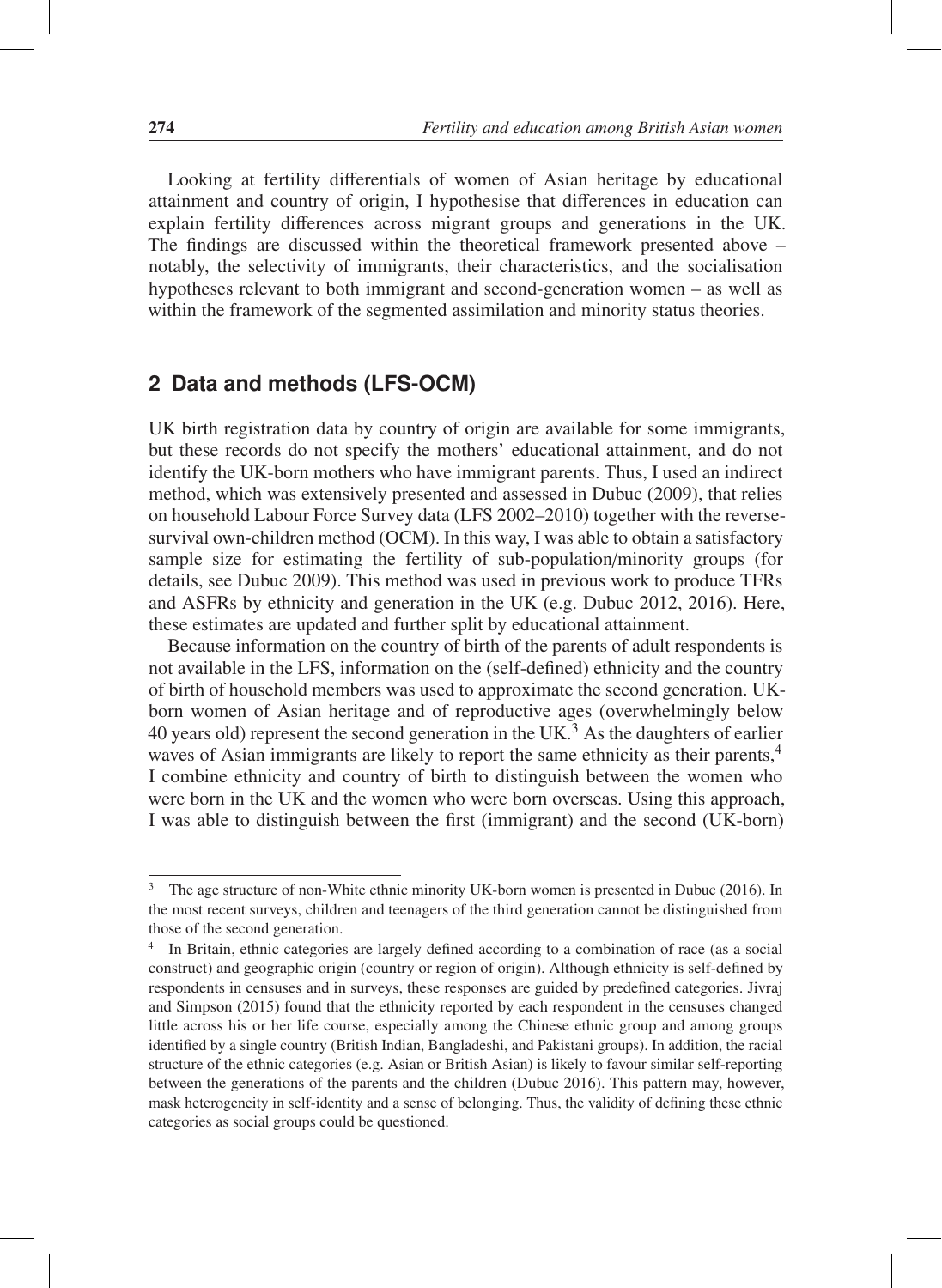generations Asian women in the UK. For simplicity, the terms *UK-born* and *second generation* are used interchangeably for the analysed ethnic groups throughout the text. Accordingly, *foreign-born* women are identified as the *immigrant generation*.

As the sample size is critical, Household LFS data 2001–2010 (April-June quarters) were pooled across years. This resulted in an increased sample size of 328,046 women who were aged 15–63 at the time of the survey. Based on this sample, I produced period fertility measures for women aged 15 to 49 (1987–2010) split by ethnicity, by generation in the UK, and by educational attainment. Children were linked to their mothers using the household relationship matrix that links individuals within a household in each survey, as this approach has been shown to provide the most accurate child-mother linkage (see Waller et al. 2014 for details on the relationship matrix). To minimise the risk of an undercount, only children up to 14 years old were considered, because older children are at increased risk of living outside their mother's household (see below and Dubuc 2009, 2012). Children and women were reverse-survived up to 14 years prior to the survey, which made it possible to estimate births counts by the age of the mother and fertility rates by the single years of age of the women.<sup>5</sup> As a result, each survey produced 15 consecutive years of estimates. The overall fertility estimates derived from successive surveys were produced for the period 1987 to 2010, which resulted in 190,960 births and a total of 3,629,310 woman years. After disaggregation by ethnicity, generation in the UK, and educational attainment, overall fertility estimates are presented for the 1987–2010 period only due to sample size limitations. In addition, fertility estimates derived from earlier LFS surveys (as presented in Dubuc 2012) were used to analyse the intergenerational changes in fertility in Figure 1, and to discuss the results. Immigrant women who were aged 15–49 in the earlier period (1965–1979) were used here as the *proxy parent generation* of the second-generation (UK-born) women of fertile ages over the 1987–2010 period. This allowed for an average gap of 26 years between the two generations.

Women were classified according to their highest educational qualification. The qualifications were grouped in three main categories: General Certificate of Secondary Education (GCSE; typically obtained at around age 16) and below, A-level, and higher education/degree. Total fertility (TFR) and age-specific fertility rates (ASFR) were produced. The women were then identified by their ethnic group, by whether they were foreign-born or UK-born, and by their highest educational level. Descriptive counts of women by parity are also provided for women aged 30 to 35. It was not possible to estimate the children ever born to women over age 35 by parity because the fertility histories of the female respondents were not provided in the survey. Instead, their fertility was indirectly estimated using the reverse-survival method described above. Censoring at age 35 minimised undercounts of births, as older children may have no longer been living in their mother's household at the

<sup>5</sup> For instance, a woman aged 25 with a child aged five in a 2005 survey would count as one birth to a woman aged 20 in 2000.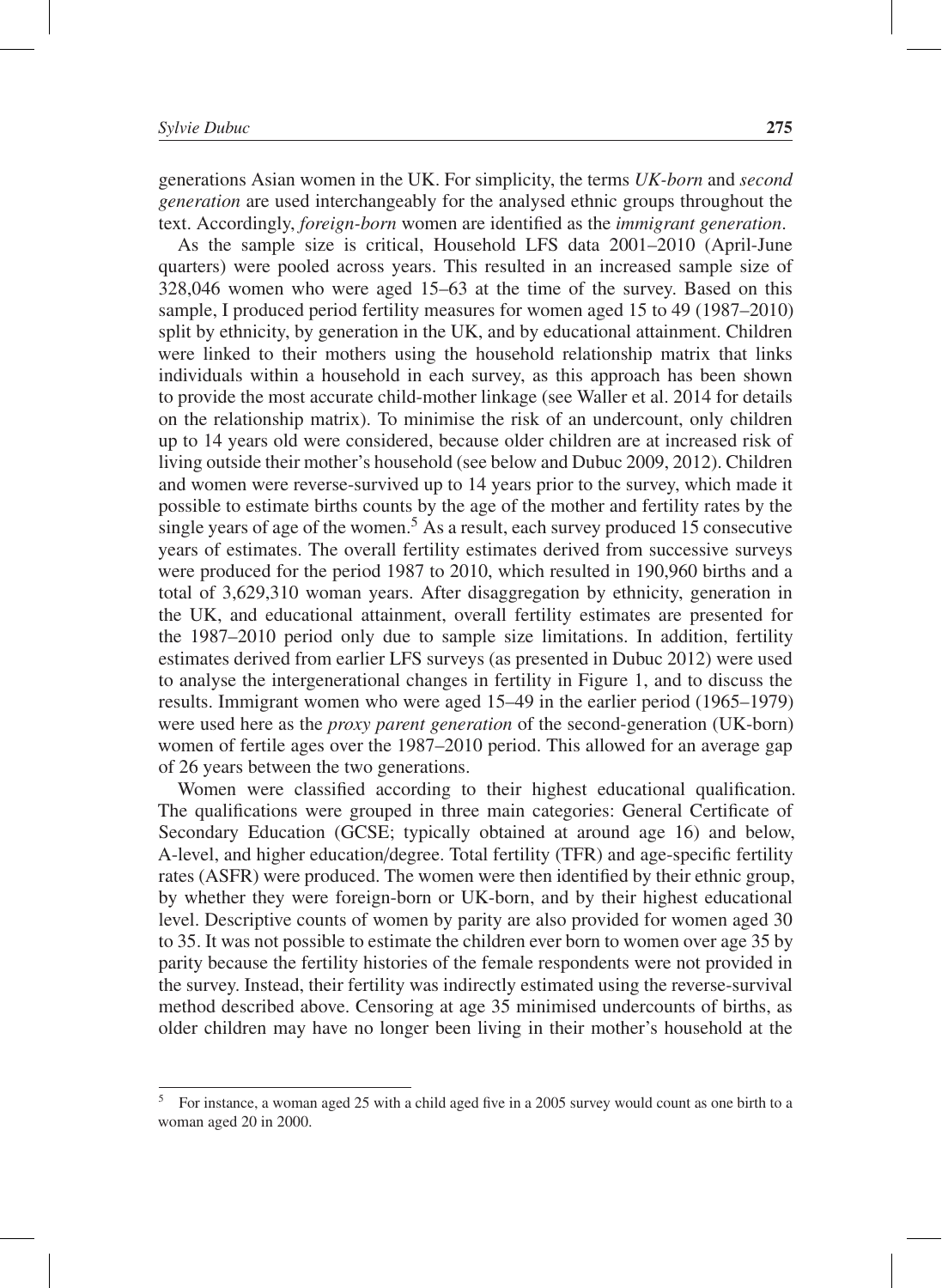time of the survey. Empirical evidence shows that most children live with their mother up to age 15. If anything, this risk of children being undercounted is likely to result in a slight underestimation of the family size of less educated women, who tend to have their children at younger ages. Given this limitation, the analysis cannot provide information on completed fertility. Instead, the results reflect the age patterns of childbearing based on a comparison of the differences in cumulated fertility up to age 35 across groups of women.6

In line with findings for France (Toulemon 2004) and for the Hispanic immigrants in the USA (Parrado 2011), Dubuc (2012) reported for the UK that the fertility of immigrant women was especially low prior to migration, and high after their move. Among immigrant women in the UK, the fertility peak is commonly observed at five to six years after migration (Robards and Berrington 2016). It is increasingly recognised that because of the migration effect on the tempo of fertility, there is a risk of overestimating immigrants' total fertility when period TFR calculations are based solely on birth registrations at destination (e.g. Toulemon 2004; Sobotka and Lutz 2009; Parrado 2011). One advantage of the LFS-OCM method applied here is that it minimises the risk of overestimating the total fertility of immigrants due to the aforementioned migration tempo effect, since the counts of women and children are not truncated at the date of arrival in the UK. Thus, it is possible to take into account a pre-migration fertility history<sup>7</sup> of up to 14 years for the most recent migrant women; i.e. women who are most likely to experience post-migration childbearing 'recuperation'.

### **3 Results**

# 3.1 Fertility of British Asian women and intergenerational changes

Figure 1 shows for the four main British Asian groups the total fertility  $(TFR)^8$ of (1) immigrant women aged 15–49 in 1965–1979; (2) immigrant women aged

<sup>&</sup>lt;sup>6</sup> The age structure of the second generation is still relatively young (Dubuc 2016). Even if we had the full fertility history data for these women, small sample sizes would have limited the significance of the cohort completed fertility estimates.

 $7\text{$  The impact of children left behind in the country of origin on LFS-OCM fertility estimates for immigrants was estimated to be very small; overall, only 0.2% of the children arrived more than four years after their mother (see Dubuc 2012).

<sup>&</sup>lt;sup>8</sup> Period total fertility rate (TFR) is the total number of children women would have if they were experiencing the age-specific fertility of women aged 15 to 49 at the time of measurement throughout their reproductive ages. Such a measure is susceptible to 'tempo' effects. Cohort completed fertility provides an accurate measure of the number of children women effectively have, but this indicator can obviously only be obtained for cohorts of women who have completed their childbearing. The TFR is computed as the sum of age-specific fertility rates (ASFRs). ASFR is the ratio of births per woman (or per 1000 women) of a particular age; typically, single-year or five-year age groups are used.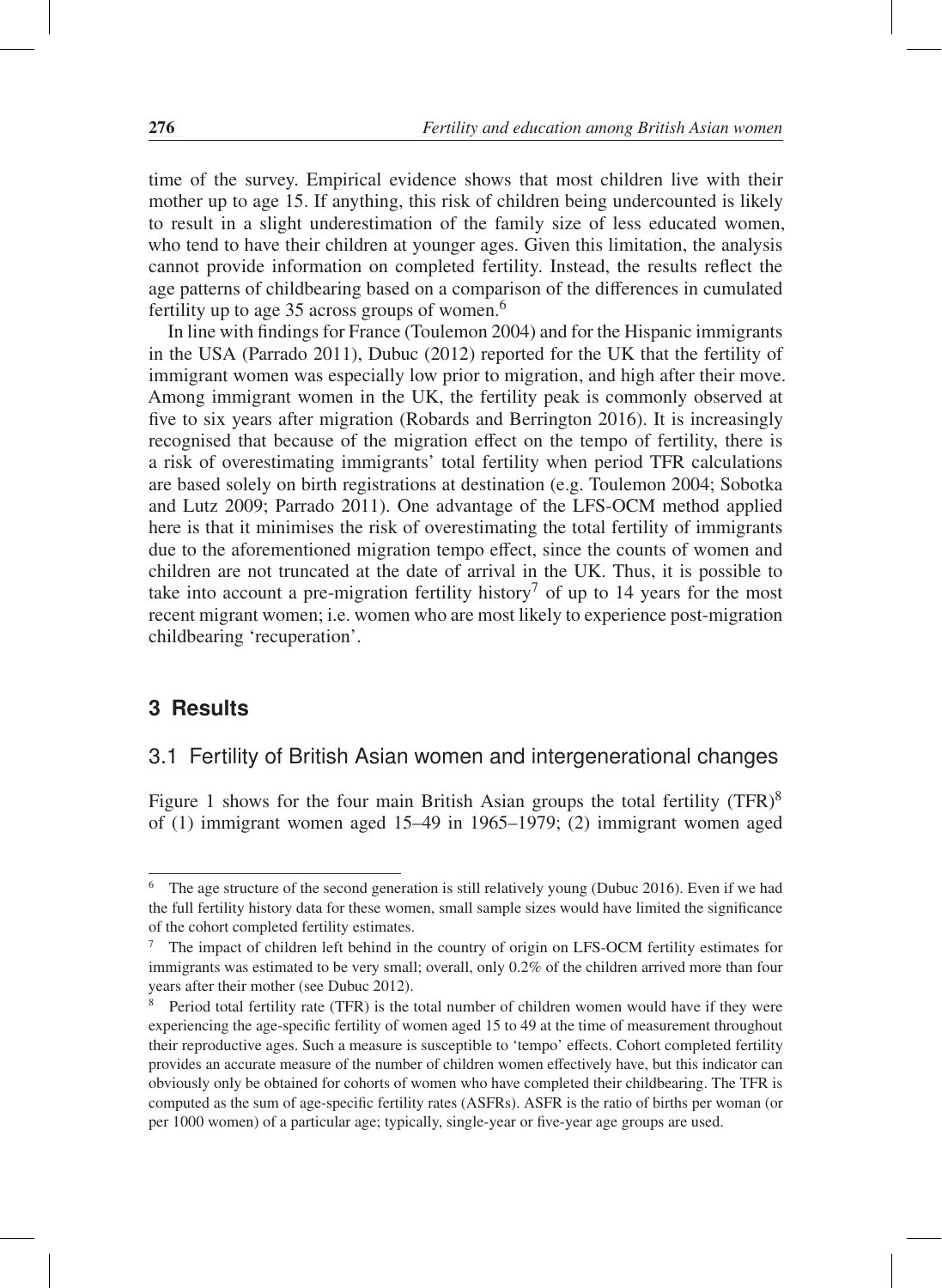#### Figure 1: Intergenerational changes in the TFR by selected ethnic groups, 1970–2010



Note: Within ethnic minority groups, women in the earlier period (1965–1979) may stand for the proxy parent generation of the UK-born generation of women aged 15–49 in the 1987–2010 period. The overall UK TFR was 2.3 in the earlier period, and was 1.78 over the 1987–2010 period.

Sources: LFS-OCM author's calculations; Data for the South Asian groups published in Dubuc 2012 are updated here up to 2010 and are augmented with results for the Chinese women group. Counts of women are detailed in Appendix A2.

15–49 in 1987–2010 (called 'contemporary' immigrants); and (3) UK-born women of the same ages as the second group. In previous work (Dubuc 2012), I found a strong decrease in total fertility across successive cohorts of South Asian immigrant women (groups 1 and 2) and across successive generations in the UK (groups 1 and 3). In addition, Figure 1 shows a reduction in fertility over time across successive generations of Chinese immigrants. The trends in fertility among South and East Asian immigrants are generally consistent with the fertility reduction in their country of origin. Over the past two decades, fertility among Indian immigrants has declined to a level only slightly higher than the UK average, and has fallen below the national average among second-generation women. Starting from very high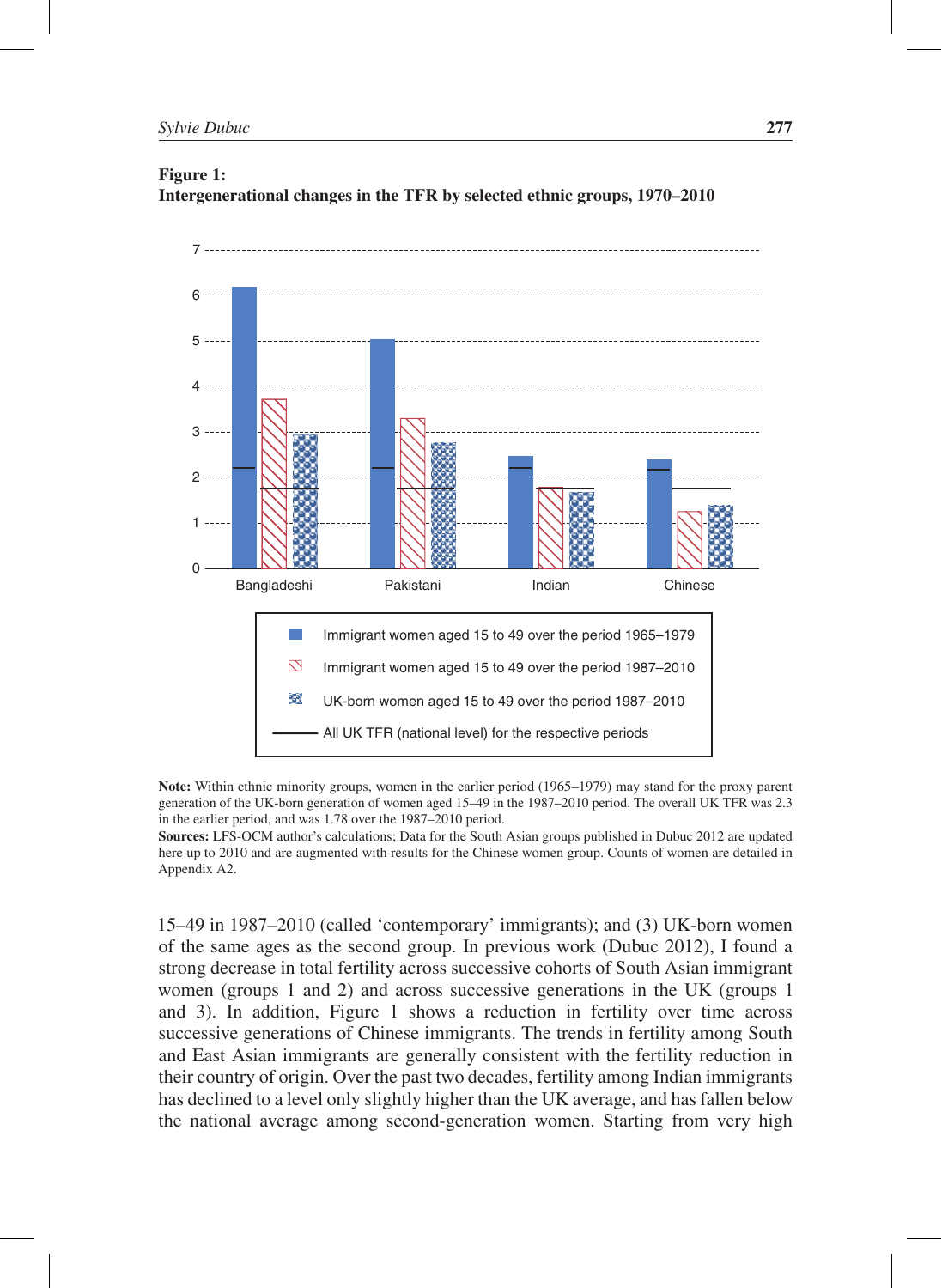levels in the 1970s, total fertility among Pakistani and Bangladeshi immigrants has decreased sharply over time, especially among second-generation women; however, the fertility levels of this group are still above the UK average. Fertility has fallen well below the national average for both the contemporary immigrant and the UKborn generations of Chinese women; this group had the lowest TFR among all of the ethnic categories in the UK (below 1.4). Indeed, the fertility of contemporary Chinese immigrants deviates further from the UK-wide TFR than that of secondgeneration British Chinese women. We now turn to the educational attainment of women, exploring how it combines with fertility and whether it accounts for differences across ethnic groups and generations in the UK.

## 3.2 Educational attainment of the British Asian women

Can the very low fertility of Chinese women and the lower fertility of the young second generation of British South Asian women be explained by their educational attainment? Echoing the NOMIS report<sup>9</sup> which showed that the majority of the UK population are not going to university, there is evidence that about 40% of UK women aged 25–29 between 2001 and 2010 had a degree (Source LFS 2010-2010), and that another 40% of these women were in the lower qualification group of GCSE or below. It thus appears that the distribution of educational attainment was quite polarised among women in the UK over the 1987–2010 period.

Figure 2 shows that of the ethnic groups studied, the Pakistani and Bangladeshi group had the largest share of women with lower qualifications, although this share was closer to the UK average for women of the second generation. In addition, while just 35% of second-generation Pakistani and Bangladeshi women aged 25–29 over the study period had a degree, more than 50% of their British Indian counterparts and the vast majority of their British Chinese counterparts had a degree. In the past, the UK-born generation of women of Chinese ancestry aged 25–29 had slightly higher qualifications on average than the Chinese immigrant women (Figure 2). Consistent with reports of recent waves of highly educated immigrants from China (and from India to a lesser extent), the estimates for 2001–2010 suggest that this pattern no longer held in the most recent period. Educational attainment was also slightly higher in the recent cohorts of young immigrants from Pakistan and Bangladesh, but remained distinctly below the average level for all women in the UK. $10$ 

<sup>&</sup>lt;sup>9</sup> The report can be accessed at http://www.nomisweb.co.uk/reports/lmp/gor/2092957698/report. aspx#defs.

<sup>10</sup> For instance, 60% of women from Pakistan and Bangladesh who were aged 25–29 between 2001 and 2010 were in the lower educational group (GCSE and below).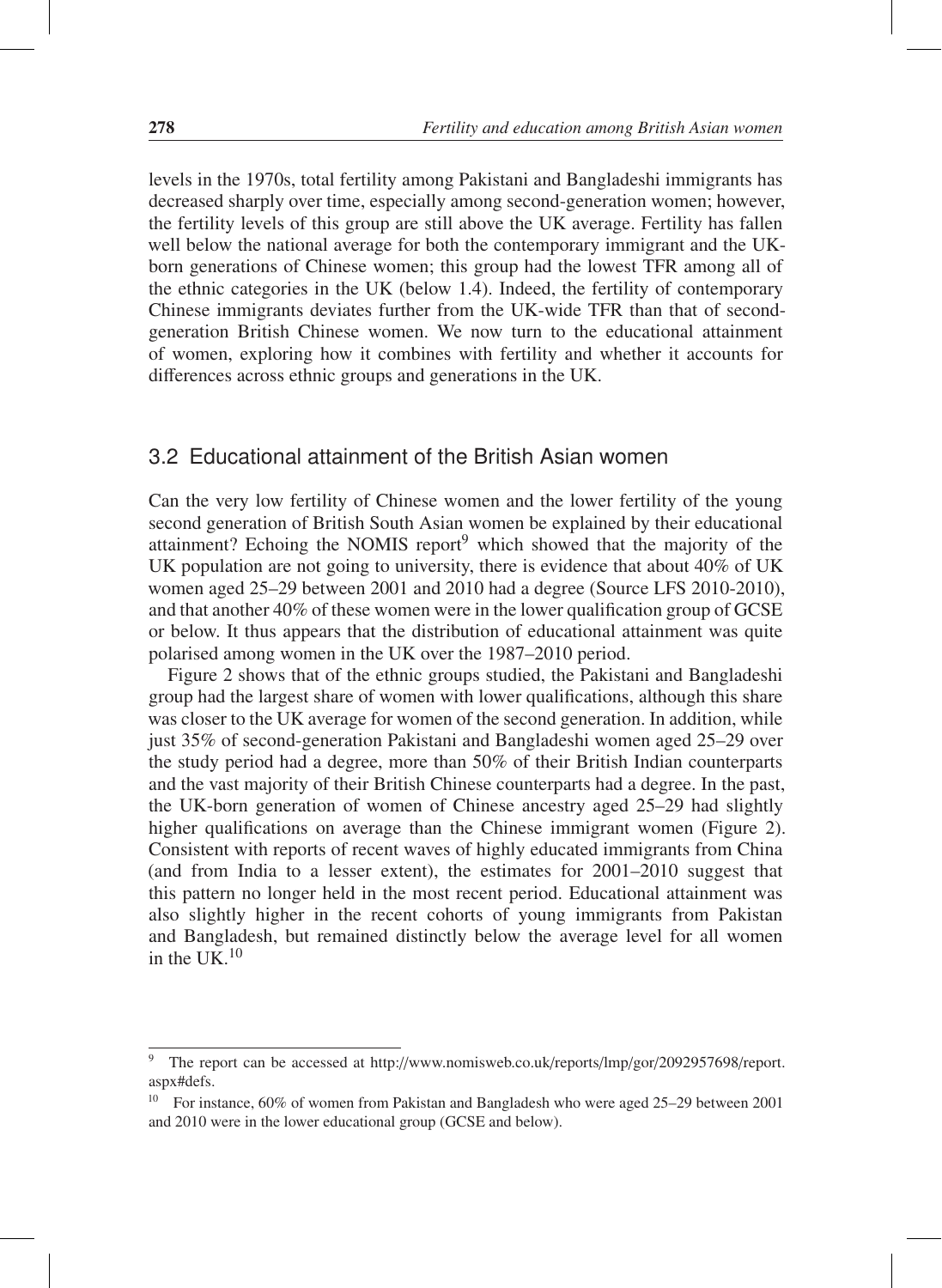Figure 2:

Percentage of immigrant and second-generation Asian women aged 25–29 over the 1987–2010 period with GCSE or below as their highest qualification



Note: GCSE and below = NVG2 equivalent or below; A-level = NVG3 equivalent; Degree = NVG4 equivalent; B&P: Bangladeshi and Pakistani.

Source: LFS-APS 2001–2010. Counts of women used to estimate fertility by education (in Figures 3 and 4).

# 3.3 Fertility, education, and generation in the UK

I decomposed the fertility estimates presented above by women's educational attainment. Looking at all women in the UK, the results show that higher educational attainment was associated with lower period total fertility, and that this relationship varied little over time.<sup>11</sup> Having a higher level of education was also found to be closely associated with later childbearing. These results are consistent with studies of cohort fertility in the UK (Berrington et al. 2015; Ní Bhrolcháin and Beaujouan 2012) and elsewhere (e.g. Rindfuss et al.1996; Mayer and Riphaln 2000).

How do these fertility differences by education apply to immigrant and minority ethnic groups? TFRs and ASFRs split by ethnicity and education are shown in Figures 3 and 4, respectively (due to sample size limitations, the A-level and the degree categories are combined in Figure 4). Consistent with the data for all women living in the UK, delayed childbearing and lower fertility were found to be closely associated with higher educational attainment among British Asian women. In other words, the differences in fertility levels and timing showed consistent educational gradients across the British Asian groups (Figures 3 and 4).

<sup>&</sup>lt;sup>11</sup> For instance, in 1991–1994, the TFR ranged from 2.10 for women with lower education to 1.49 for those with a bachelor's degree or higher. In 2003–10, their estimated TFR was 2.19 and 1.57, respectively. (Source: author's calculations using LFS-APS data 2001–2010.)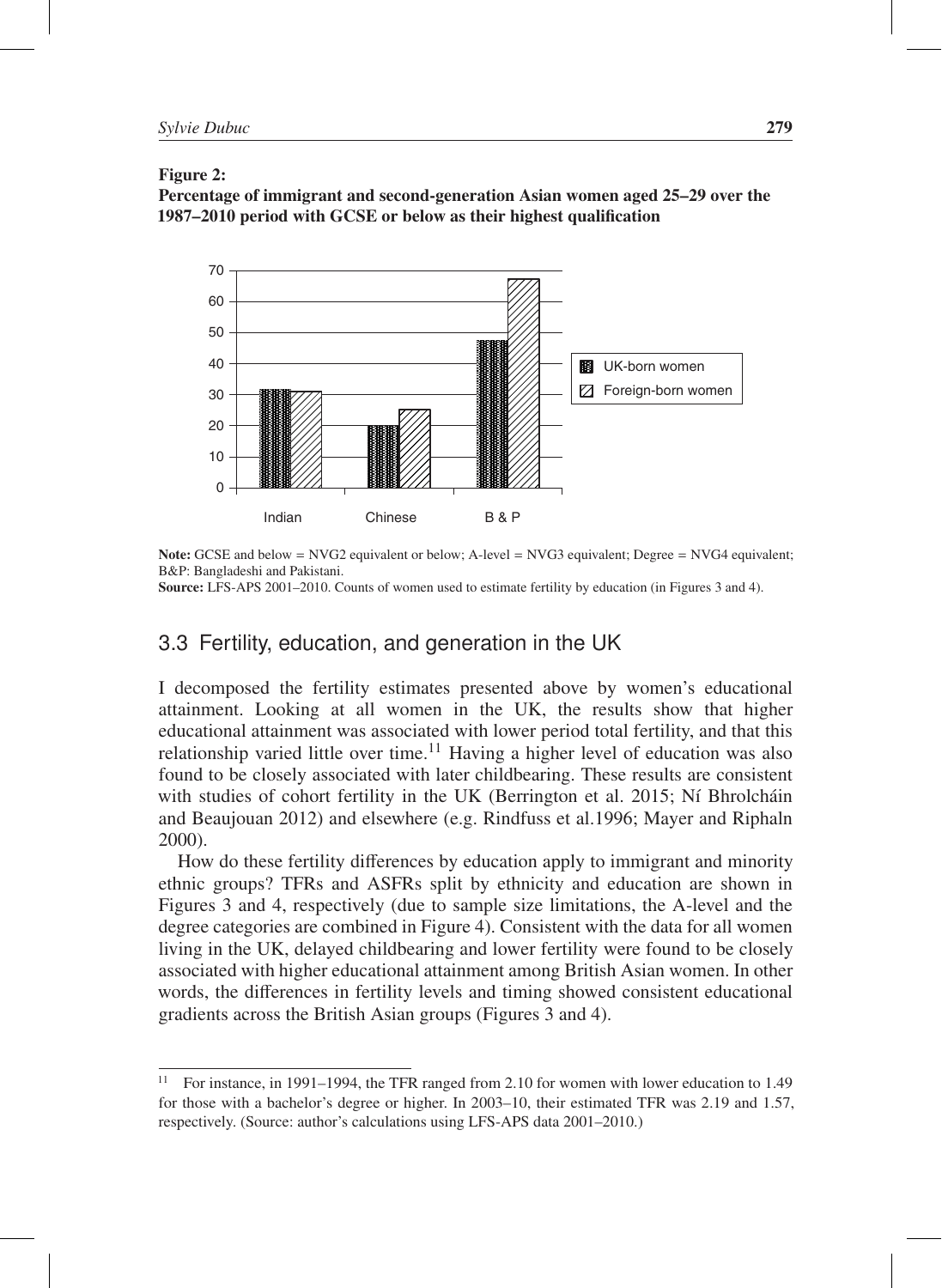

#### Figure 3: TFR by highest educational qualification of the women and selected ethnicity (1987–2010)

Note: The results are similar for all women in the UK and for the White British group representing the vast majority ethnic group in the UK.

Source: LFS 2001–2010. 95% confidence intervals for sub-groups are shown.

Beyond these commonalities, I observed some differences across groups. When decomposing the TFRs and the ASFRs by broad qualification levels, I was 'controlling' for compositional differences in education across groups. If education level 'explained' all the differences in fertility between immigrant and ethnic groups, the fertility rates decomposed by educational levels should have been similar across groups in Figure 3. Indeed, the TFRs and the ASFRs of immigrant and secondgeneration Indian women with A-level or higher qualifications were similar to the national patterns for the whole UK. However, the fertility of both generations of British Indian women in their twenties with the lowest educational level (GCSE or below) remained slightly above the national average.

In contrast with the fertility levels of the British Indian women, the fertility levels of the British Chinese women remained lower than those of all British women for the three educational groups (Figure 3), especially for women under age 30 (Figure 4). The educational composition of first and UK-born generations of Chinese women did not fully account for their very low total fertility (Figure 4). In the case of British Pakistani and Bangladeshi women, fertility levels decomposed by educational attainment remained above the levels for all British women (Figures 3 and 4). This suggests that in addition to educational composition, other factors contributed to their higher fertility. Interestingly, the deviations from the national levels were smaller for women of the second generation (Figure 4b) for both educational attainment groups.

Focusing on women aged 30 to 35, Figure 5 shows the distribution of the number of children by educational attainment for all UK women (national level) and within British Asian groups. Because the fertility and education patterns of Pakistani and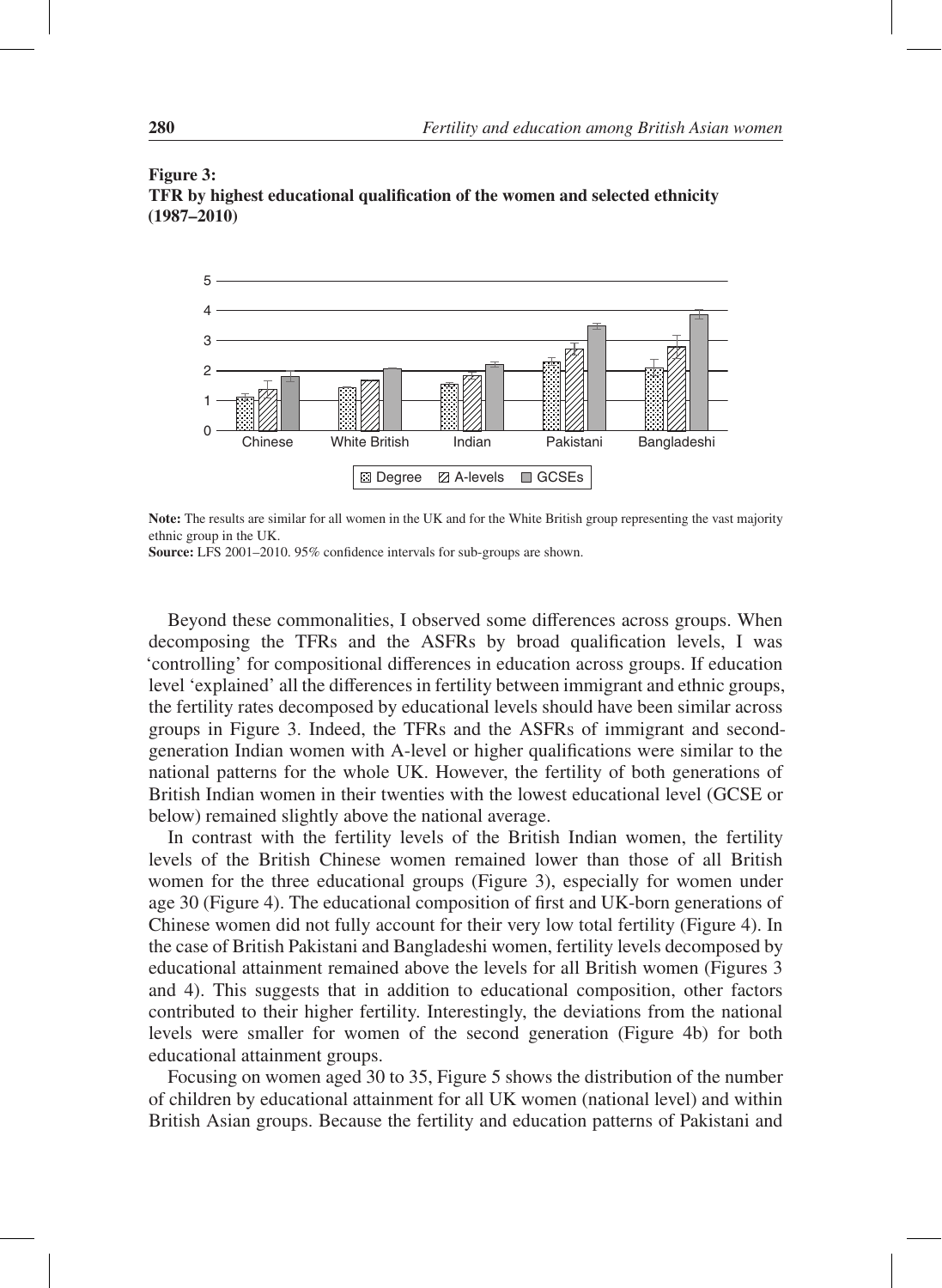#### Figure 4:





Note: The ASFRs for the UK-born Chinese are comparable to the patterns presented here, but the data are not shown due to large confidence intervals. 95% confidence interval are shown. Source: LFS 2001–2010.

Bangladeshi women were relatively close, I analysed the two groups together to increase the sample size and distinguish between immigrant and second-generation women. 'Two children' was the mode, particularly among UK women in their early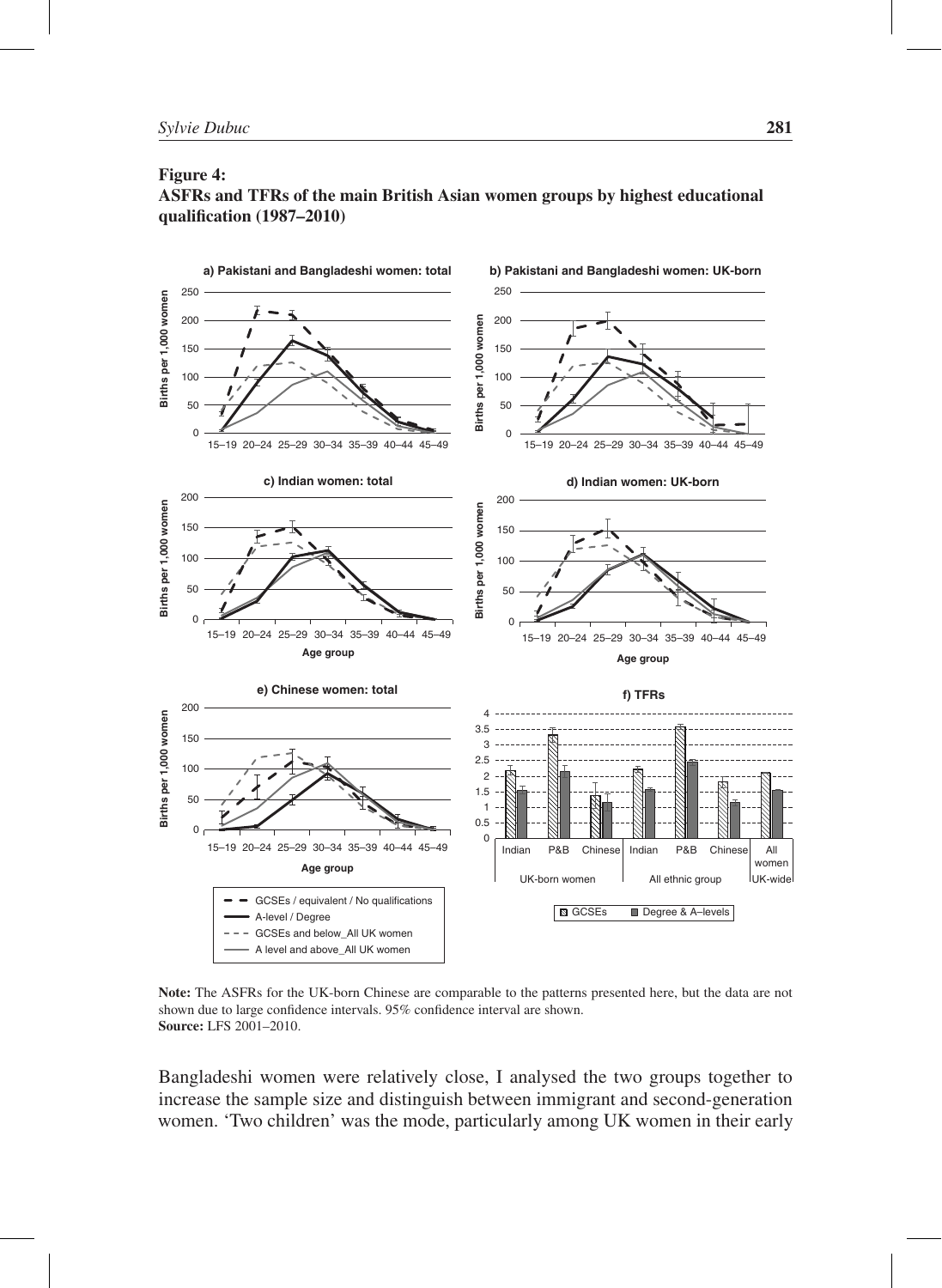

#### Figure 5: Distribution  $(\%)$  of women aged 30 to 35 at the time of the survey by parity, 1990–2010

Note: Sample size: 108,247 (all UK) women aged 30–35, including Pakistani & Bangladeshi women: 1533 foreignborn and 523 UK-born, Indian women: 1803 foreign-born and 707 UK-born, Chinese women: 545 (466 foreign-born and 79 UK-born).

Source: LFS 1990–2010.

thirties with low to medium educational attainment. Among women with a degree, being childless was the most common status overall. Although the women in this study have not completed their reproductive lives, these observations are consistent with the postponement of childbearing by highly educated women.

As expected, the results show that having a low level of education was associated with having more children overall across the migrant/ethnic groups. For instance, about 35% of immigrant Pakistani and Bangladeshi women with GCSE or lower qualifications had four or more children by ages 30–35 over the 1990–2010 period. This share was much lower for women of this ethnic group with A-level qualifications or higher (below 10% for women with a degree). Having four or more children was the most common scenario among immigrant Pakistani and Bangladeshi women aged 30–35, but having two children was the most common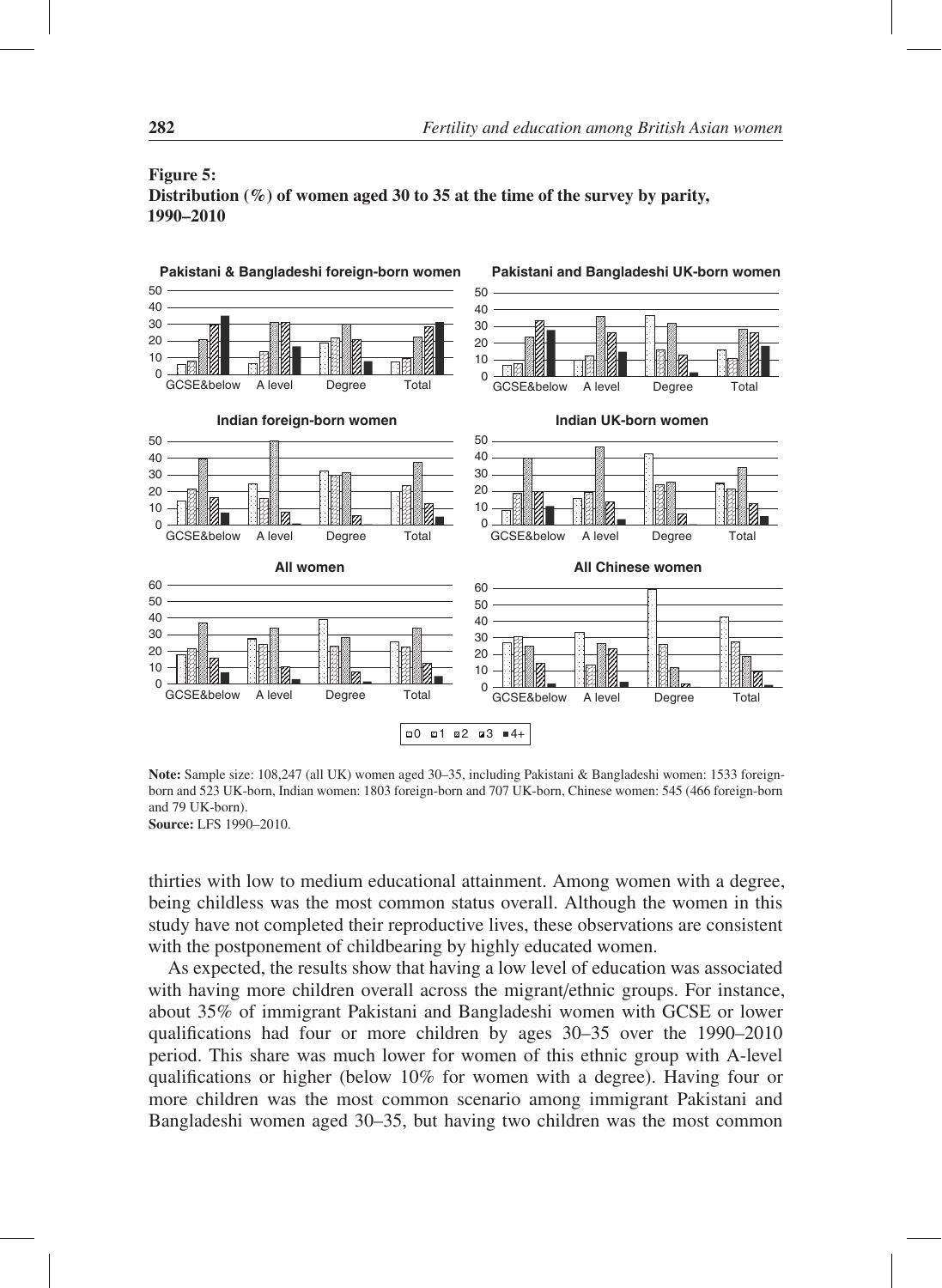scenario among women of the second generation. In contrast, having four children was rare among lower educated Chinese women; and having no children at ages 30–35 was by far the most common scenario among the Chinese ethnic group (60% of women with a degree). Among British Indian women, especially those of the second generation, the average parity distribution was in line with that of the UK. The findings also indicate that among second-generation Indian, Pakistani, and Bangladeshi women aged 30–35 (Figure 5), those with a degree were more likely to have remained childless than their counterparts who were born overseas (immigrants).

#### **4 Discussion**

#### 4.1 Education: a compositional effect

Levels of educational attainment have been particularly high among British Indian and Chinese women, and have increased among second-generation Pakistani and Bangladeshi women. Having a high educational level was found to contribute similarly to lower and delayed fertility among both immigrant groups and native women. Consequently, the high average qualification levels of British Chinese and Indian women, which are well above the national average, largely explain their low fertility. By contrast, immigrant Pakistani and Bangladeshi women still have low average qualification levels and relatively high fertility. Although full convergence has not been achieved, second-generation British Pakistani and Bangladeshi women have educational attainment and fertility levels that are closer to the UK average than those of their first-generation migrant counterparts of similar cohorts.<sup>12</sup>

In summary, and as hypothesised, differences in educational attainment contribute to the fertility differences observed across immigrant groups and generations in the UK. Consistent with the findings at the national level (e.g. Ní Bhrolchain and Beaujouan 2012), I found that young women with high levels of educational attainment have lower fertility rates and higher rates of childlessness. Because the data used in this study did not allow for the analysis of cohort completed fertility,13 whether young British Asian women with higher educational levels

<sup>&</sup>lt;sup>12</sup> On average over the study period, the TFRs of second-generation Pakistani and Bangladeshi women were, respectively, 55% and 65% higher than the UK-wide TFR. But for immigrant women from Pakistan and Bangladesh, the TFRs were, respectively, 85% and 105% higher than the UKwide TFR.

<sup>&</sup>lt;sup>13</sup> The reverse-survival method used to overcome the absence of fertility history in the LFS datasets does not allow for the computing of cohort completed fertility data, and thus for the analysis of the influence of tempo effects due to expanding education on the total number of children ever born. Although the current sample size remains small, novel UK longitudinal data sources (Longitudinal Study and Understanding Society) with larger sample sizes over time are promising for future analyses of cohort fertility.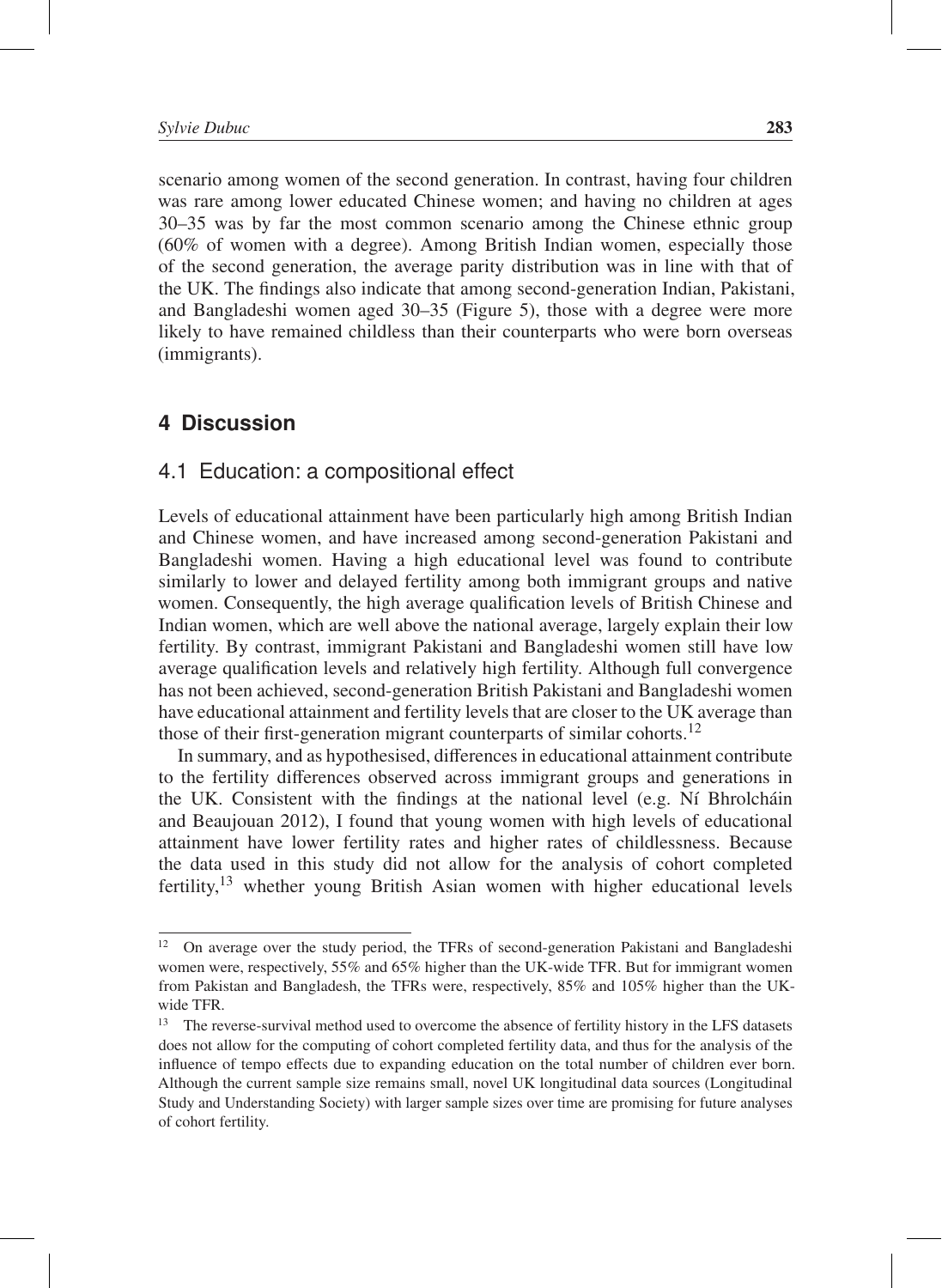have simply delayed childbearing, and will have completed fertility above the current period TFR levels, remains unclear. Recent evidence has shown that highly educated women in the UK who delayed childbearing did not fully compensate at later ages, leaving most highly educated women with fewer children and higher levels of childlessness than less educated women (Berrington et al. 2015). Sample size remains an issue, but new UK longitudinal data would allow us in the future to analyse cohort completed fertility by migrant group. Nonetheless, the higher incidence of childlessness at ages 30–35 observed among second-generation Indian, Pakistani, and Bangladeshi women than among their immigrant counterparts suggests that – consistent with the socialisation hypothesis – there is a contextual effect in the timing, if not the level, of childbearing.

Over the last decade in India, the TFRs of women with a secondary education or above have been below the replacement level.<sup>14</sup> Indian immigrants largely come from the Indian urban middle class, a group that has been leading the fertility transition in India. Selectivity of migration can explain the high educational attainment of these immigrants and the closeness of their period TFR to the UK average. In contrast, immigrants from Pakistan and Bangladesh are more likely to be of rural origin and less educated. The very low fertility among the more recent immigrants from China may be partly explained by a change in the 'selectivity' of Chinese immigrants. They are increasingly students and highly educated young professionals from mainland China, whereas earlier waves of post-World War II Chinese migrants were mainly from Hong Kong, and were more likely to have a peasant background.

# 4.2 Beyond educational attainment, some unexplained differences across groups remain

While the fertility levels of highly educated immigrant and second-generation British Indian women are very similar to the UK average, the fertility levels of those with lower educational attainment remain slightly above the UK average. If educational composition alone was responsible for fertility differences, we would expect to have found that the overall TFR of British Indian women was lower than the UK average, and even more so for the second generation. After accounting for educational composition, the analysis showed that for all educational groups, fertility remains above the UK average for Pakistani and Bangladeshi women and below the UK average for women of Chinese background. The existence of additional factors influencing fertility is the most apparent and the most pronounced for these groups, and seems to operate largely independently

<sup>&</sup>lt;sup>14</sup> As of 2011, total fertility dropped to 1.6 for women with a degree, but remained at 3.3 for illiterate women, 3.0 for women with less than a primary level of education, and 2.5 for those with a primary level of education. Source: Government of India, table 'TFR by educational level of women 2006–2011', accessed on 12 Sept 2017 at https://data.gov.in/keywords/age-specific-fertility-rates.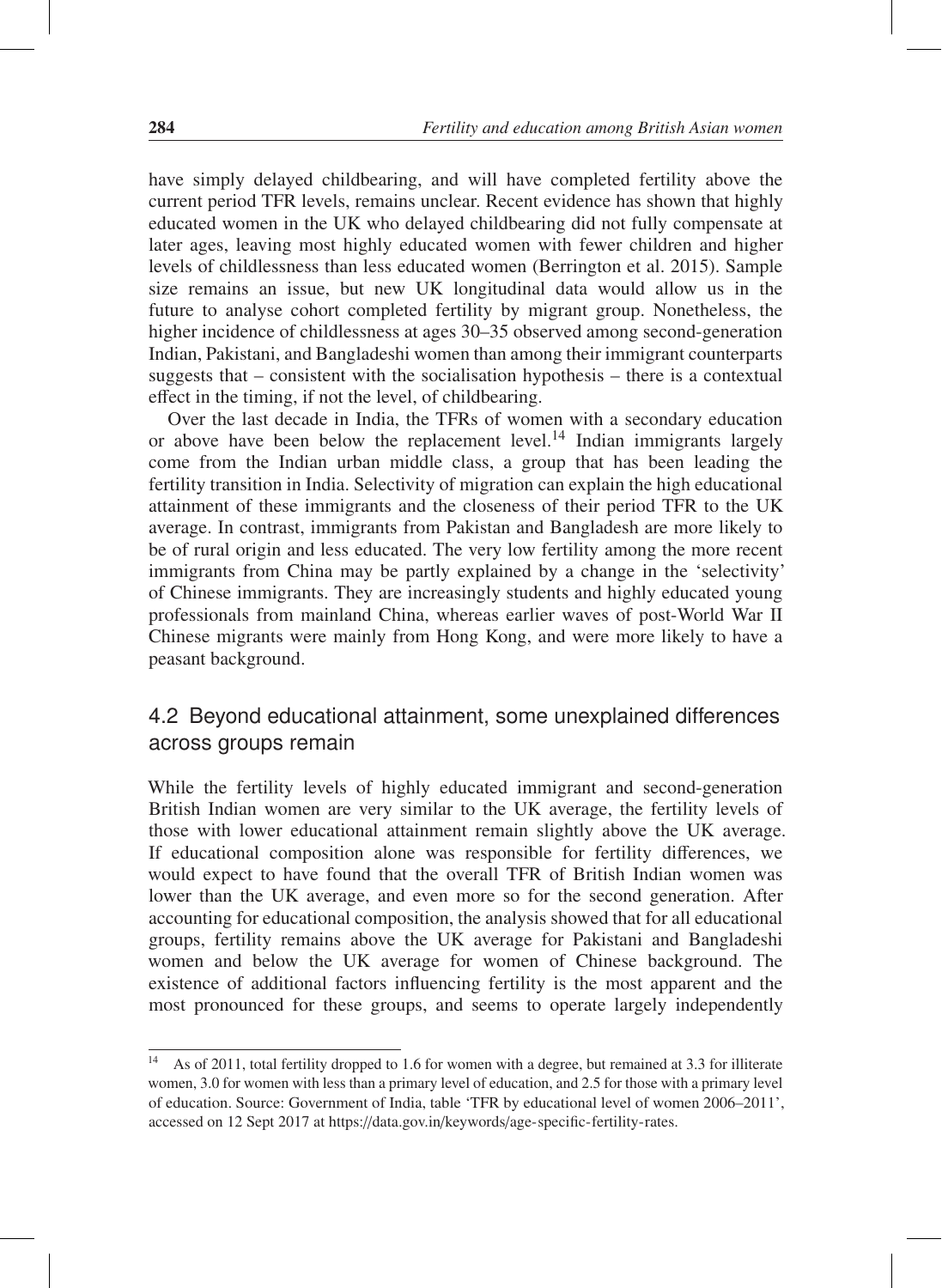of women's qualification levels. Sample size restrictions prevented me from investigating the educational gradient in fertility in more detail, and the broad groups used here may hide some differences in fertility across groups. However, alternative classifications were examined (e.g. degree against A-level and below), and did not alter the results presented here. Future analyses of larger samples would help to clarify to what extent the additional (unexplained) factors shaping fertility differentials are correlated with education.

While selectivity may have affected the educational composition of Chinese migrants, these migrants were still found to have lower fertility levels when the estimates were decomposed by educational category. These results therefore suggest that the characteristic hypothesis alone cannot explain the fertility patterns of Chinese immigrant and second-generation women. According to the socialisation hypothesis, low fertility norms in contemporary China<sup>15</sup> should have contributed to the very low fertility levels observed among immigrant Chinese women. However, this hypothesis does not explain the depressed period fertility found among secondgeneration Chinese women, which should have been closer to the UK average, especially after educational composition was accounted for. Similarly, consistent with the socialisation hypothesis, the larger family norms in the countries of origin may have helped to sustain the higher fertility levels found among immigrant women from Pakistan and Bangladesh. But given the remaining differentials that were observed after decomposing the fertility of second-generation women by educational attainment, future research is needed to explain the interplay of the transnational ties and the cultural and structural factors that influence the childbearing behaviour of the daughters of immigrants.

### 4.3 Transnational cultural ties, social mobility, and minority status

In the United States, the socio-economic success of second-generation American Asians, especially those of East Asian origin, has framed the upward path of the segmented assimilation theory. The success of these groups has been largely attributed to the very high levels of educational attainment favoured by their cultural background and community ties, including a strong emphasis on education and on the self-organisation of community-based educational support (Zhou and Kim 2006; Zhou 2008; Byun and Park 2012). Instead of the *'tiger mum' model* of high parental educational expectations as an inherited cultural trait, Lee and Zhou (2015) emphasised the role of the 'hyper selectivity' of well-educated Chinese migrants, and of the community-based educational organisations and social network supports that benefit the whole community.

The high educational attainment levels of British Chinese women may resemble the US model, but do not explain their depressed fertility, which persists after

<sup>15</sup> Fertility has been decreasing since the 1970s in China and the introduction of family policy programmes culminating in the well-known 'one-child policy' have recently been relaxed.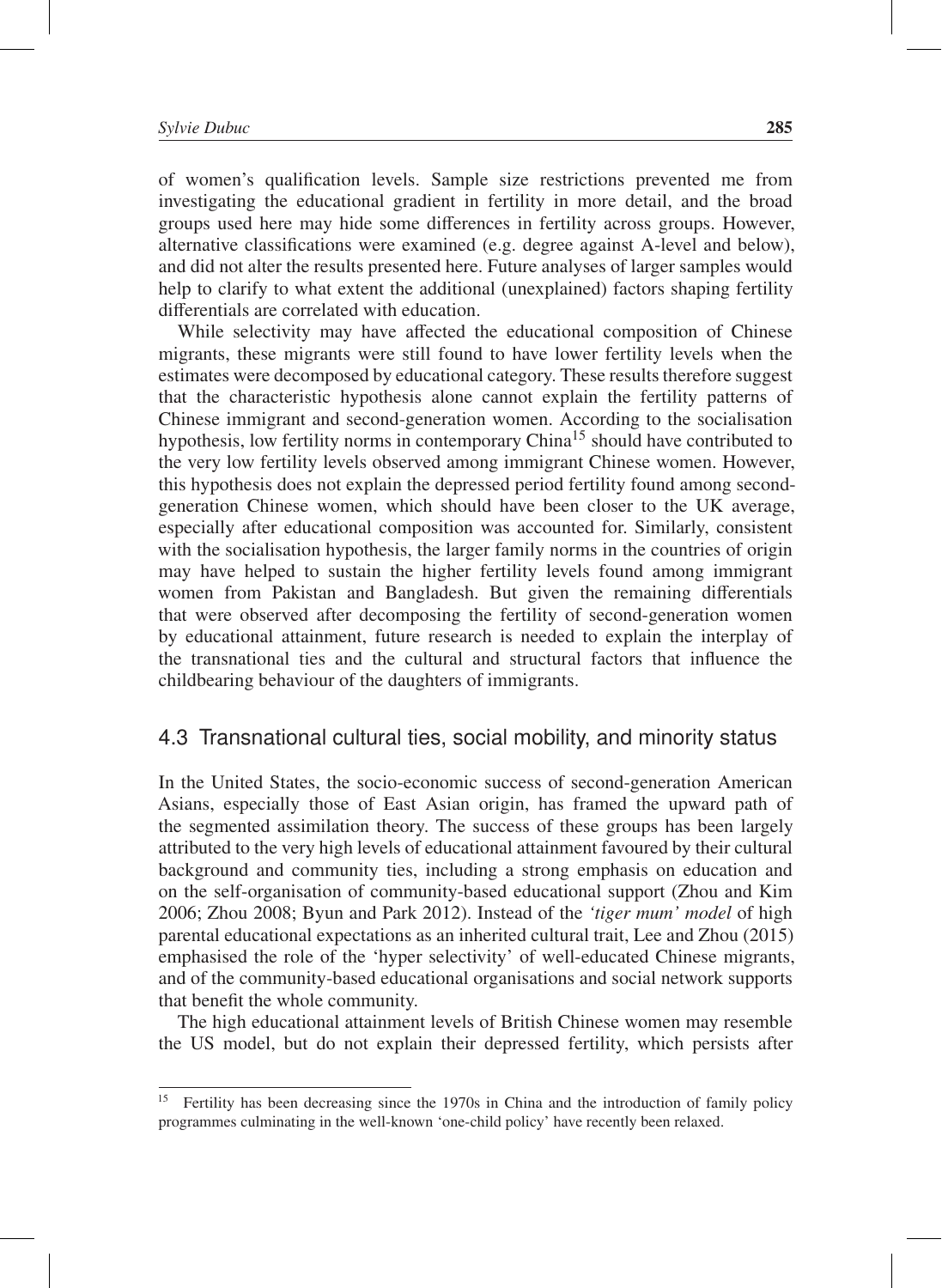controlling for educational level. Transnational ties and the influence of childbearing norms in China – especially in urban China, where childlessness is increasingly common, and having one child only has become the institutionalised norm over the last 40 years – might explain the depressed fertility found among British Chinese women. Conversely, the minority status hypothesis offers a plausible alternative explanation. According to Goldscheider and Uhlenberg (1969), in response to a perceived ethnic penalty, segments of a minority population may reduce their family size to facilitate their social mobility. Previous work for the UK has found that the returns to educational attainment in terms of wages are generally lower for minority groups than for the White British group (Heath et al. 2008). However, this is less the case for second-generation women of Indian or Chinese descent, with the latter group having the highest employment probability (Dustmann and Theodoropoulos 2010). It is plausible that the very low fertility among British Chinese women is a compensating factor favouring professional achievement. Tran (2016) found that delayed childbearing among Chinese migrants in New York facilitated their children's access to high-quality public schools, and noted that second-generation Chinese American "believe they must try harder to succeed in the American context"  $(p. 2402).^{16}$ 

# **5 Concluding remarks**

This study documents an educational gradient in the fertility patterns of ethnic minorities in the UK, and challenges some of the discourses on their cultural distinctiveness. Nonetheless, the remaining unexplained variation also shows that additional factors shape fertility behaviours, independent of women's educational attainment, and *with di*ff*erences across groups*. It remains unclear to what extent the low fertility observed among second-generation women of Chinese heritage is a means to overcome the ethnic penalty on the labour market, and/or is a mechanism for regaining the social status their parents lost after migration (see Platt 2005; Ichou 2014). The potential role of transnational influences and ties adds further complexity to the relationships between childbearing, education, ethnicity, and generation in the UK that were explored in this paper, and calls for more mixed-methods investigations of this intersectional process. The higher proportions of British Pakistani and Bangladeshi women with a degree, but also other unmeasured factors, are resulting in a smaller fertility gap for the second than for the first generation when compared to national fertility levels. Consistent with these observed changes is the increasing sense of agency around childbearing among British Pakistani women, as discussed by Hamphire et al. (2012), which is associated with more educational and work options. When interpreting the fertility of immigrants and their children,

<sup>16</sup> Earlier, Espenshade and Ye (1994) explained intra-group fertility differentials among Chinese American women as differential responses to structural discrimination.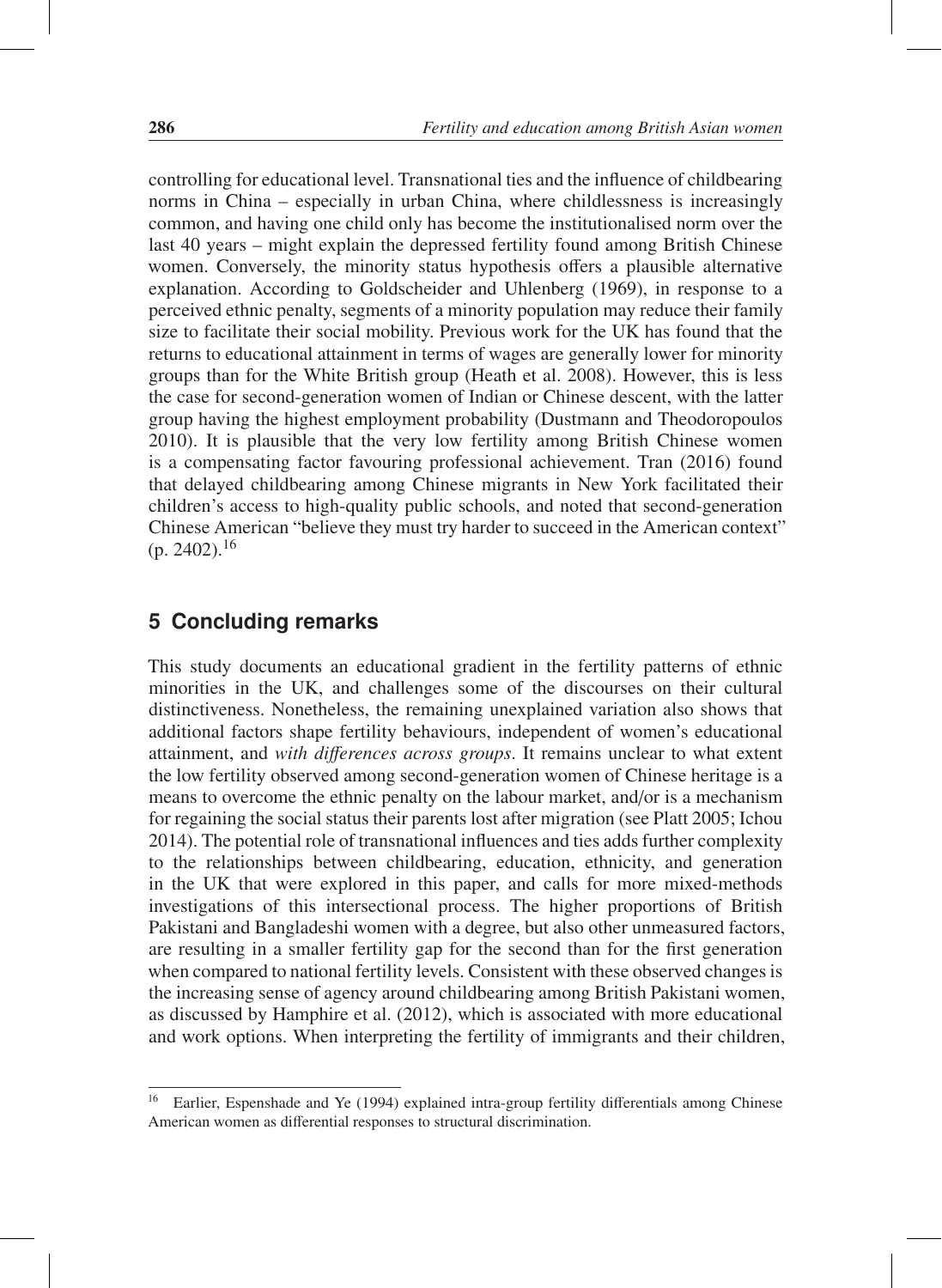the emphasis is often on the remaining distance between minority groups and the majority population. More emphasis on the group-specific patterns and the withingroup dynamics that shape childbearing behaviour, over time and across generations, would help us gain a better understanding of the socio-demographic trajectories of immigrants and their children.

# **Acknowledgments**

This work was supported by the Oxford University Press John Fell fund. The writing of the paper was partly supported by an Oxford *Returning Carer* Award and a UK Economic and Social Research Council grant (Ref: ES/N01877X/1) to the author. I am extremely grateful to Dr Lorraine Waller for her support in preparing the data on education and births by educational attainment. I am also thankful for the constructive comments from the audiences at the BSPS conference 2013 (UK, Swansea) and the PAA conference 2014 (US, Boston), where the results were first presented; and for the helpful feedback from the anonymous reviewers and editors of this issue.

# **References**

- Adsera, A. and A. Ferrer 2014. Fertility adaptation of Child migrants to Canada. *Population Studies* 68(1): 65–79.
- Andersson, G., L. Persson and O. Obucina 2017. Depressed fertility among descendants of immigrants in Sweden. *Demographic Research* 36: 1149–1184.
- Basu, A. M. 2002. Why does education lead to lower fertility? A critical review of some of the possibilities. *World Development* 30(10): 1779–1790.
- Bean, F. D. and J. P. Marcum 1978. Differential fertility and the minority status hypothesis: An assessment and review. In *The demography of racial and ethnic groups*, eds F. D. Bean and W. Parker Frisbie, 189–211. New York: Academic Press.
- Bean, F. D. and M. Tienda 1987. *The Hispanic population of the United States*. Russell Sage Foundation, 456 pages.
- Becker, G. S. and H. G. Lewis 1973. On the interaction between the quantity and quality of children. *Journal of Political Economy* 81(2): S279–S288.
- Berrington, A. and S. Pattaro 2014. Educational differences in fertility desires, intentions and behaviour: A life course perspective. *Advances in life Course Research* 1–18. DOI: 10.1016/j.alcr.2013.12.003.
- Berrington, A., J. Stone and E. Beaujouan 2015. Educational differences in timing and quantum of childbearing in Britain: A study of cohorts born 1940-1969. *Demographic Research* 37(1): 89–123. DOI: 10.4054/DemRes.2015.33.26.
- Bourdieu, P. 1974. The school as a conservative force. In *Contemporary research in the sociology of education*, ed. T. Eggleston. London: Methuen.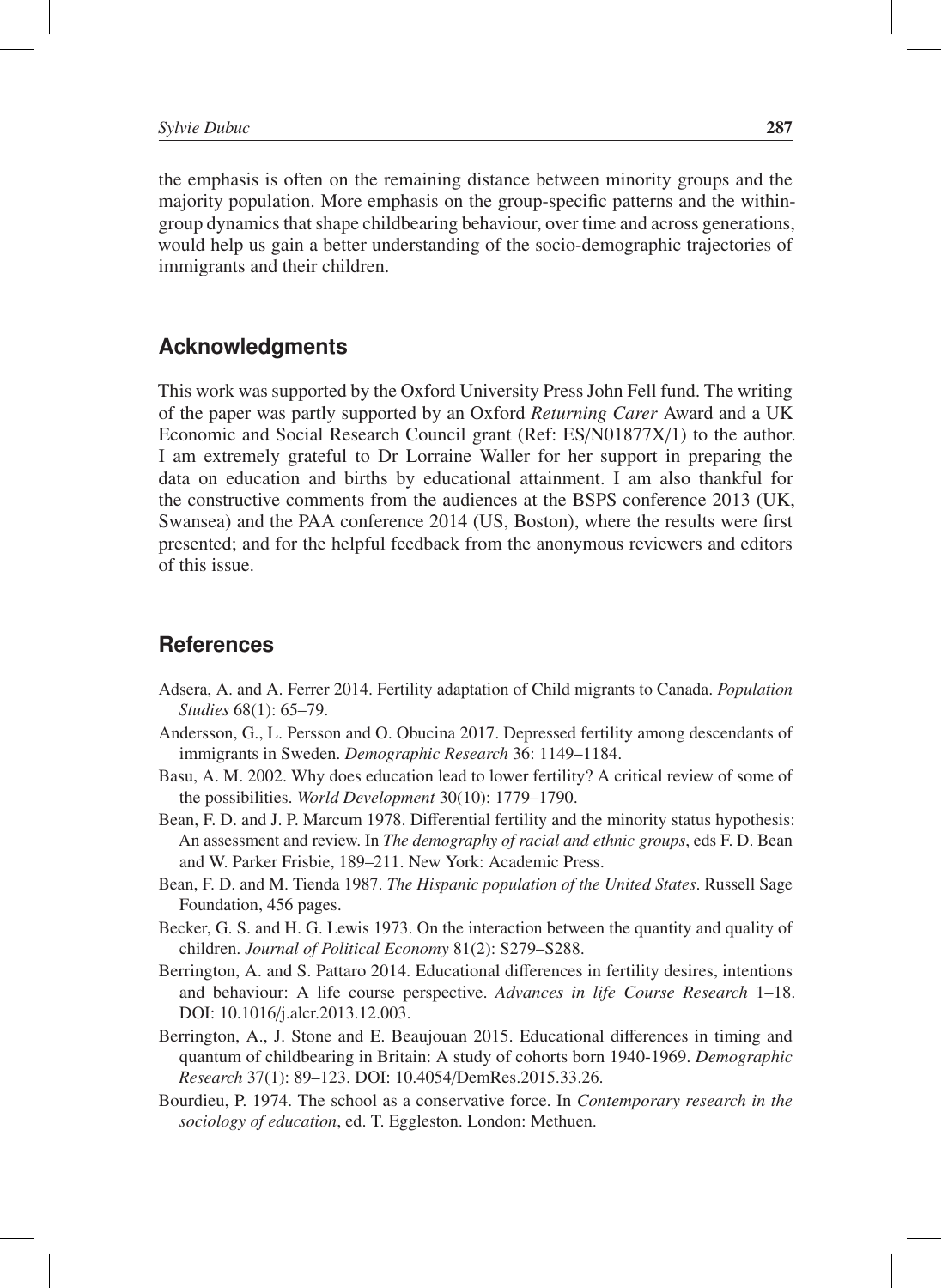- Byun, S. and H. Park 2012. The academic success of East Asian American youth: The role of shadow education. *Sociology of Education* 85(1): 40–60. DOI: 10.1177/0038040711417009.
- Coleman, D. and S. Dubuc 2010. The fertility of ethnic minority populations in the United Kingdom, 1960s–2006. *Population Studies* 64(1): 19–41.
- Dubuc, S. 2009. Application of the Own-Children method for estimating fertility of women by ethnic groups in the UK. *Journal of Population Research* 26(3): 207–225.
- Dubuc, S. 2012. Immigration to the UK from high-fertility countries: Intergenerational adaptation and fertility convergence. *Population and Development Review* 38(2): 353–368.
- Dubuc, S. 2016. Immigrants and ethnic fertility convergence in the UK: The role of global fertility transition and intergenerational social integration. In *Changing population of Britain*, eds T. Champion and J. Falkingham. Rowan Littlefield International Editions.
- Dubuc, S. 2017. Fertility of immigrants. In *Encyclopedia of Migration*, eds F. Bean and S. Brown. Springer Science editions.
- Dubuc, S. and J. Haskey 2010. Ethnicity and fertility in the UK. In *Understanding population trends and processes, Volume 3: Ethnicity and integration*, Chapter 4, eds J. Stilwell and M. van Ham, 63–82.
- Dubuc, S. and L. Waller 2014. Reproductive choices and education of immigrant and second generation women in the UK. Paper at the *Annual Meeting of the Population Association of America* (PAA) conference, Boston, 1-3 Mai 2014. http://paa2014.princeton.edu/abstracts/ 142643, accessed 20 August 2017.
- Dustmann, C. and N. Theodoropoulos 2010. Ethnic minority immigrants and their children in Britain. *Oxford Economic Papers*. Oxford University Press, p. 25. DOI: 10.1093/oep/gpq004.
- Goldscheider, C. and P. R. Uhlenberg 1969. Minority group status and fertility. *American Journal of Sociology* 74(4): 361–373.
- Goldstein, S. and A. Goldstein 1983. Migration and fertility in Peninsular Malaysia. A Rand Note, Prepared for The Agency for International Development, [N-1860-AID]. http://www.rand.org/pubs/notes/N1860.html.
- Goldthorpe, J. H. 1996. Class analysis and the reorientation of class theory: The case of persisting differentials in educational attainment. *The British Journal of Sociology*, Special Issue for Lockwood 47(3): 481–505.
- Gordon, M. M. 1964. *Assimilation in American life the role of race, religion, and national origins*. New York: Oxford University Press, p. 276.
- Espenshade, T. J. and W. Ye 1994. Differential fertility within an ethnic-minority the effect of trying harder among Chinese-American women. *Social Problems* 41(1): 97–113.
- Hamel, C. and A. Pailhé 2015. Avoir des enfants en contexte migratoire. In *Trajectoires* et origines. Enquête sur la diversité des populations en France, eds C. Beauchemin, C. Hamel and P. Simon, 323–352. Paris: Collection Grandes enquête, INED.
- Hampshire, K., M. Blell and B. Simpson 2012. Navigating new socio-demographic landscapes: Using anthropological demography to understand the 'persistence' of high and early fertility among British Pakistanis. *European Journal of Population* 28: 39–63.
- Heath, A., C. Rothon and K. Elina 2008. The second generation in Western Europe: Education, unemployment and occupational attainment. *Annual Review of Sociology* 34: 211–235.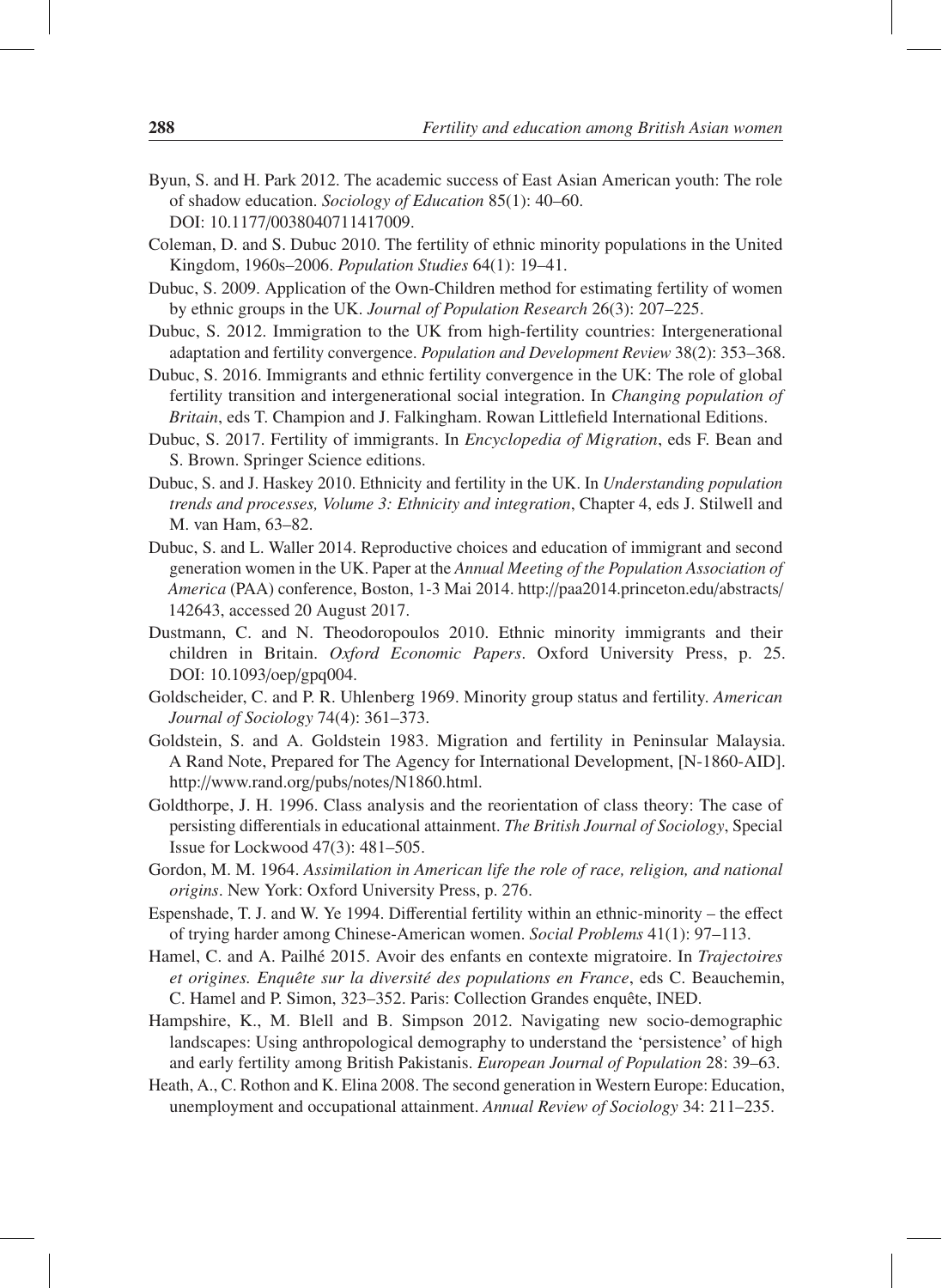- Ichou, M. 2014. Who they were there: Immigrants' educational selectivity and their children's educational attainment. *European Sociological Review* 11–29. DOI: 10.1093/esr/jcu071.
- Jivraj, S. and L. Simpson (eds) 2015. *Ethnic identity and inequalities in Britain. The dynamics of diversity*. Policy Press, p. 238.
- KC, S., B. Barakat, A. Goujon, V. Skirbekk, W. Sanderson and W. Lutz 2010. Projection of populations by level of educational attainment, age, and sex for 120 countries for 2005-2050. *Demographic Research* 22(15): 383–472.
- Kulu, H. and A. González-Ferrer 2014. Family dynamics among immigrants and their descendants in Europe: Current research and opportunities. *European Journal of Population* 30(4): 411–435.
- Kulu, H., T. Hannemann, A. Pailhe, K. Neels, S. Krapf and A. Gonzalez-Ferrer Gunnar ´ Andersson 2017. Fertility by birth order among the descendants of immigrants in selected European countries. *Population and Development Review* 43(1): 30–60.
- Lee, J. and M. Zhou 2015. *The Asian American achievement paradox*. New York: Russell Sage Foundation.
- Lessard-Phillips, L. 2008. An examination of the educational attainments of secondgeneration immigrants in the United Kingdom. In *Ethnicity and Social divisions*, Chapter seven, eds K. Hallden, E. le Grand and Z. Hellgren, 171–208. Cambridge Scholars Publishing.
- Mayer, J. and R. T. Riphaln 2000. Fertility assimilation of immigrants: Evidence from count data models. *Journal of Population Economics* 13: 241–261.
- Meurs, D., P. A. Puhani and F. Von Haaren 2015. Number of siblings and educational choices of immigrant children: Evidence from first- and second-generation immigrants. Working paper, IZA DP No. 9106.
- Milewski, N. 2010. Fertility of immigrants. A two-generational approach in Germany. *Demographic research monographs series*. Berlin Heidelberg: Springer, p. 176.
- Modood, T. 2005. The educational attainment of ethnic minorities in Britain. In *Ethnicity, social mobility and public policy: Comparing the US and UK*, eds G. C. Loury, T. Modood and S. M. Teles, 288–308. New York: Cambridge University Press.
- Morgan, S. P., S. C. Watkins and D. Ewbank 1994. Generating Americans: The fertility of the foreign-born in the US, 1905-10. In *After Ellis Island: Newcomers and natives in the 1910 census*, ed. S. Watkins. New York: Russell Sage Foundation.
- Ní Bhrolcháin, M. and É. Beaujouan 2012. Fertility postponement is largely due to rising educational enrolment. *Population Studies* 66(3, November): 311–327.
- Parrado, E. A. 2011. How high is Hispanic/Mexican fertility in the United states? Immigration and tempo considerations. *Demography* 48(3): 1059–1080.
- Pew Research Center 2015. Childlessness falls, family size grows among highly educated women. PEW Research Centre report, Washington, DC, p. 17.
- Platt, L. 2005. Migration and social mobility. The life chances of Britain's minority ethnic communities. Joseph Rowntree Foundation report, Policy Press, p. 44.
- Portes, A. and M. Zhou 1993. The new second-generation: Segmented assimilation and its variants. *The Annals of the American Academy of Political and Social Sciences* 530: 74–96.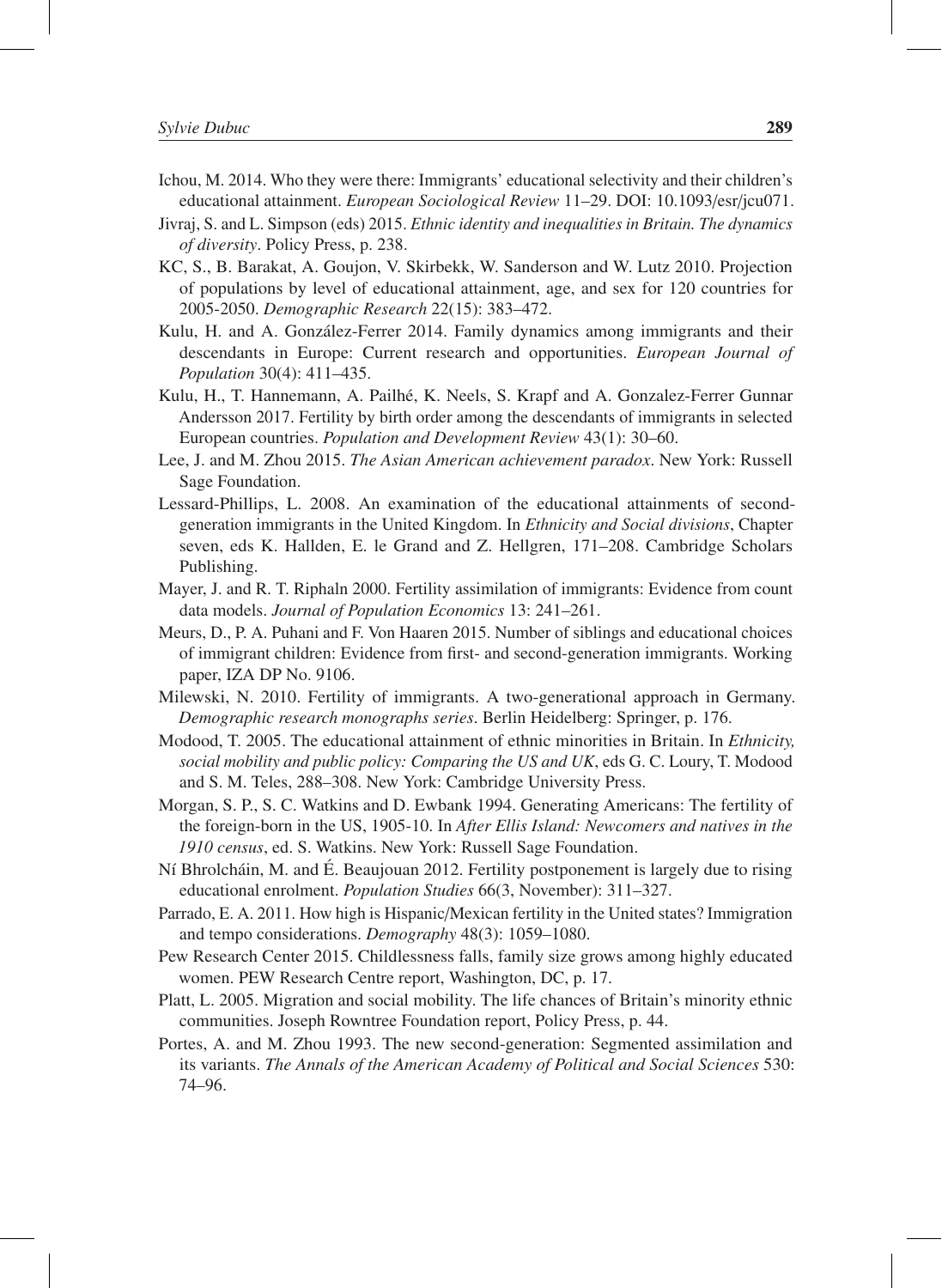- Rees, P. 2008. What happens when international migrants settle? Projections of ethnic groups in United Kingdom regions. In *International migration in Europe: Data, models and assessment*, eds J. Raymer and F. Willekens, 329–358. London: Wiley.
- Rendall, M., C. Couvet, T. Lappegard, I. Robert-Bobée, M. Ronsen and S. Smallwood 2005. First births by age and education in Britain, France and Norway. *Population Trends* 121: 27–34.
- Rindfuss, R. R., S. P. Morgan and K. Offutt 1996. Education and the changing age pattern of American fertility: 1963–89. *Demography* 33(3): 277–290.
- Robards, J. and A. Berrington 2015. The fertility of recent migrants to England and Wales. *Demographic Research* 34: 1037–1052. DOI: 10.4054/DemRes.2016.34.36.
- Scott, K. and M. Stanfors 2011a. Second Generation Mothers Do the children of immigrants adjust their fertility to host country norms? In *Demographic aspects of migration*, eds T. Salzmann, B. Edmonston and J. Raymer, 123–152.
- Scott, K. and M. Stanfors 2011b. The transition to parenthood among the second generation: Evidence from Sweden, 1990–2005. *Advances in Life Course Research* 16(4): 190–204.
- Sobotka, T. and W. Lutz 2009. Misleading policy messages from the period TFR: Should we stop using it? European Demographic Research Papers, p. 43.
- Stephen, H. E. and F. D. Bean 1992. Assimilation, disruption and the fertility of Mexican-Origin women in the United Sates. *International Migration Review* 26(1): 67–88.
- Stichnoth, H. and Yester M. 2016. Cultural influences on the fertility behaviour of first and second generation immigrants in Germany. *Journal of Demographic Economics* 82: 281–314.
- Toulemon, L. 2004. Fertility among immigrant women: New data, new approach. *Population and Societies* 400: 1–4.
- Tran, V. C. 2016. Ethnic culture and social mobility among second-generation Asian Americans. *Ethnic and Racial Studies* 39(13): 2398–2403.
- Van de Kaa, D. J. 1987. Europe's second demographic transition. *Population Bulletin* 42(1).
- Waller, L., A. Berrington and J. Raymer 2014. New insights into the fertility patterns of recent Polish migrants in the United Kingdom. *Journal of Population Research* 31(2): 131–150. DOI: 10.1007/s12546-014-9125-5.
- Zhou, M. 2008. The ethnic system of supplementary education: Nonprofit and for-profit institutions in Los Angeles Chinese immigrant community. In *Toward positive youth development: Transforming schools and community programs*, eds M. Shinn and H. Yoshikawa, 229–251. New York: Oxford University Press.
- Zhou M. and S. S. Kim 2006. Community forces, social capital, and educational achievement: The case of supplementary education in the Chinese and Korean immigrant communities. *Harvard Educational Review* 76(1): 1–29.